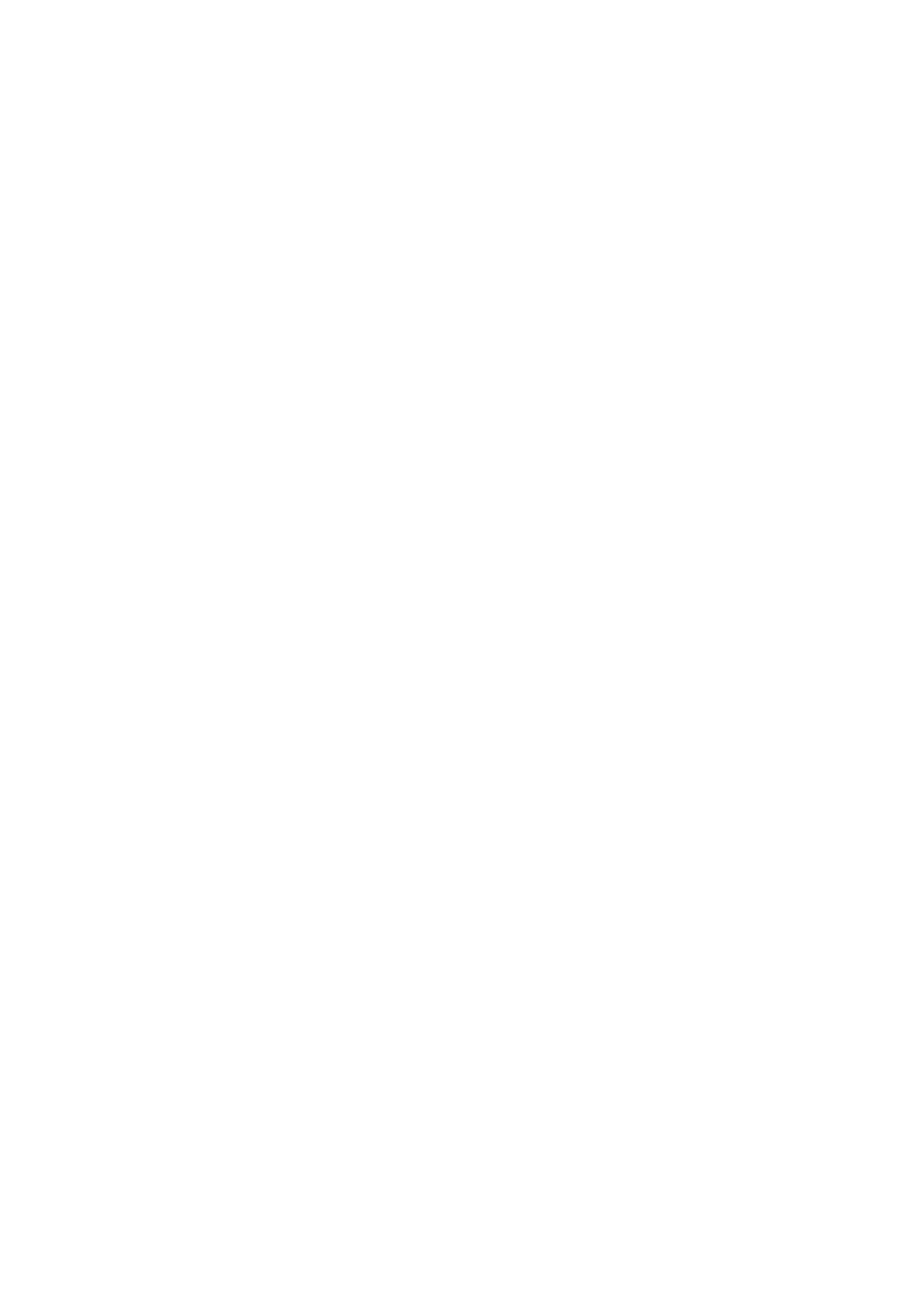# **Contents**

|                                             | Page |
|---------------------------------------------|------|
| Introduction                                | 1    |
| Who can give consent?                       | 3    |
| How do I go about seeking consent?          | 13   |
| More complex situations                     | 17   |
| Consent to treatment for mental disorder    | 23   |
| Research                                    | 25   |
| Further sources of guidance and information | 27   |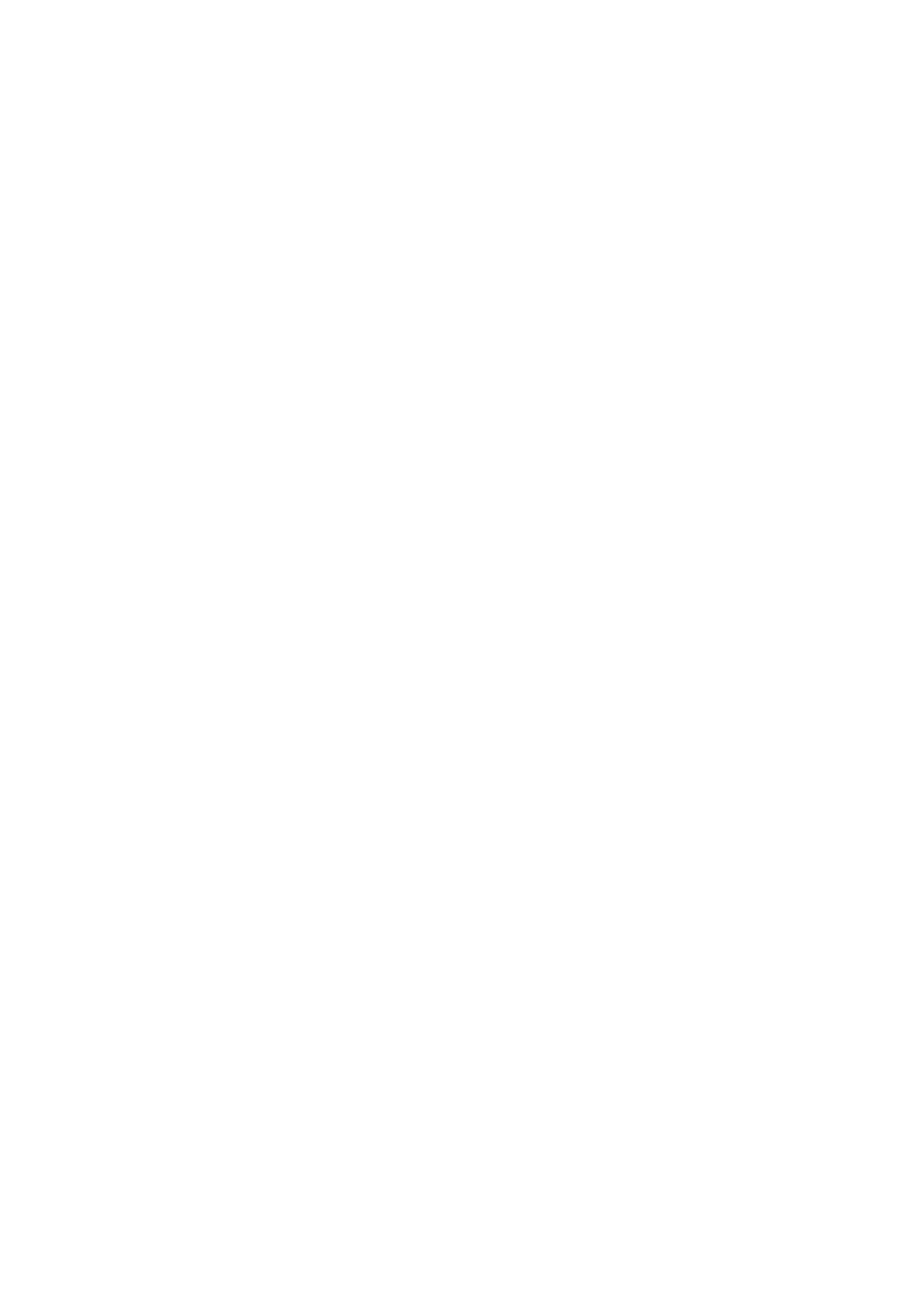# **Introduction**

If your work involves healthcare of any kind for children (in the healthcare context anything from helping a child get dressed to carrying out major surgery, whether in hospital or in the child's own home), you need to make sure you have consent to do what you propose to do. Obtaining such consent before providing care is both a fundamental part of good practice and a legal requirement. The process for obtaining consent will vary from simple situations such as assistance with dressing, when a question 'shall I help you?' would suffice if the child is able to understand, to complex situations where a considerable amount of information would be needed to support decision-making.

If children are not legally competent (do not 'have capacity') to give consent for themselves, you will need consent from some-one who has parental responsibility for them, unless it is an emergency and it would be unreasonable to wait. The word "parents" is used throughout this guidance as shorthand for people with parental responsibility – see page 6 for information on when birth parents do and do not have parental responsibility, and on who else can exercise this responsibility.

The Department of Health guidance, *Reference guide to consent for examination or treatment*, sets out in detail the current English law on consent and gives references to legal cases and good practice guidance from regulatory bodies for those who want to know more. This booklet focuses on the particular issues which may arise when seeking consent from children and their parents.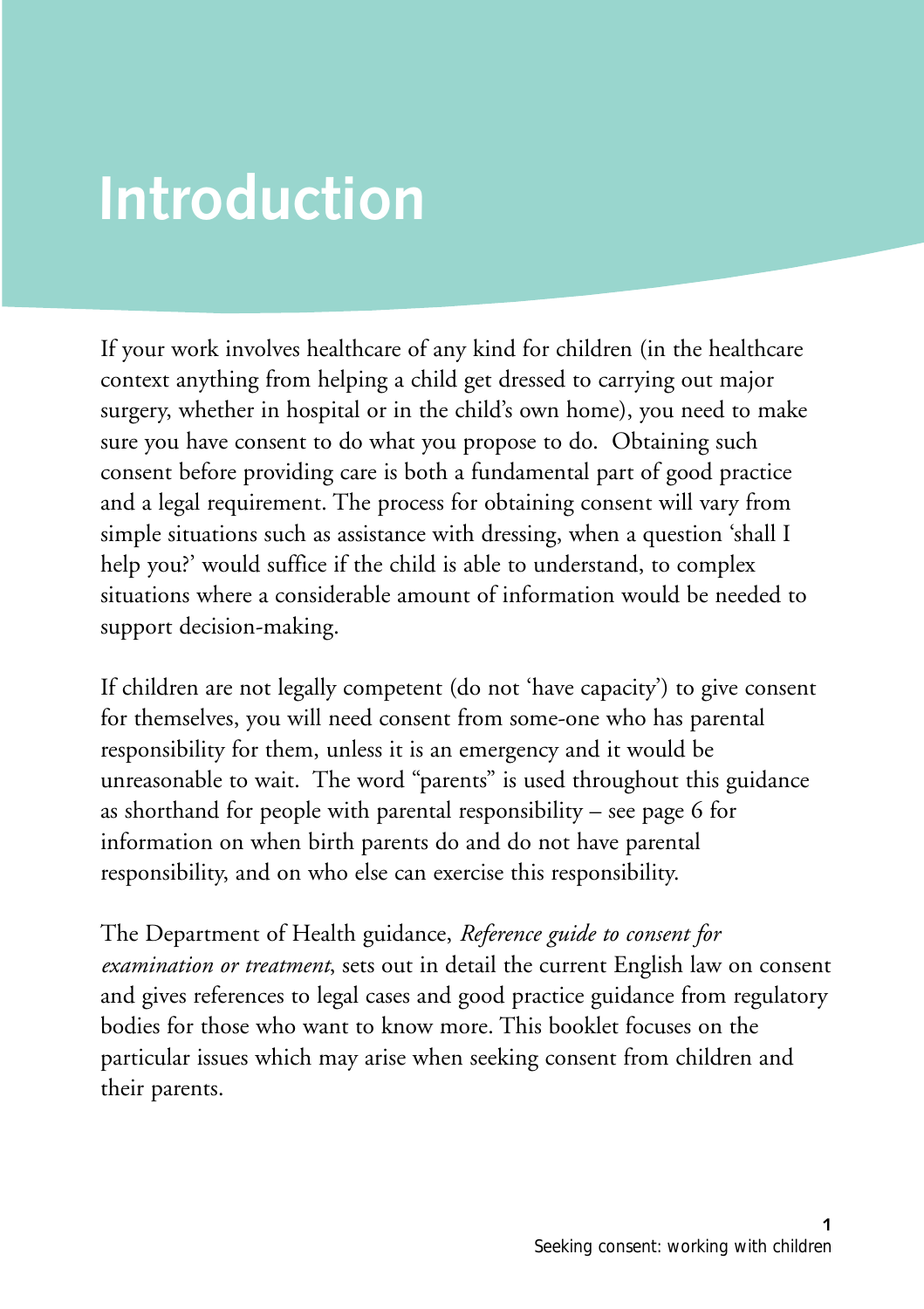The first part of this booklet sets out whom you should seek consent from – when children can consent for themselves and when others need to decide on their behalf. The second part gives guidance on how best to seek consent, and what you need to take into consideration. The third section looks at some of the more complex situations which sometimes arise: for example where children and parents cannot agree, or where consent is being sought for an intervention which will not directly benefit the child, such as donating bone marrow for a sister or brother. The final sections cover treatment for mental disorders and for research.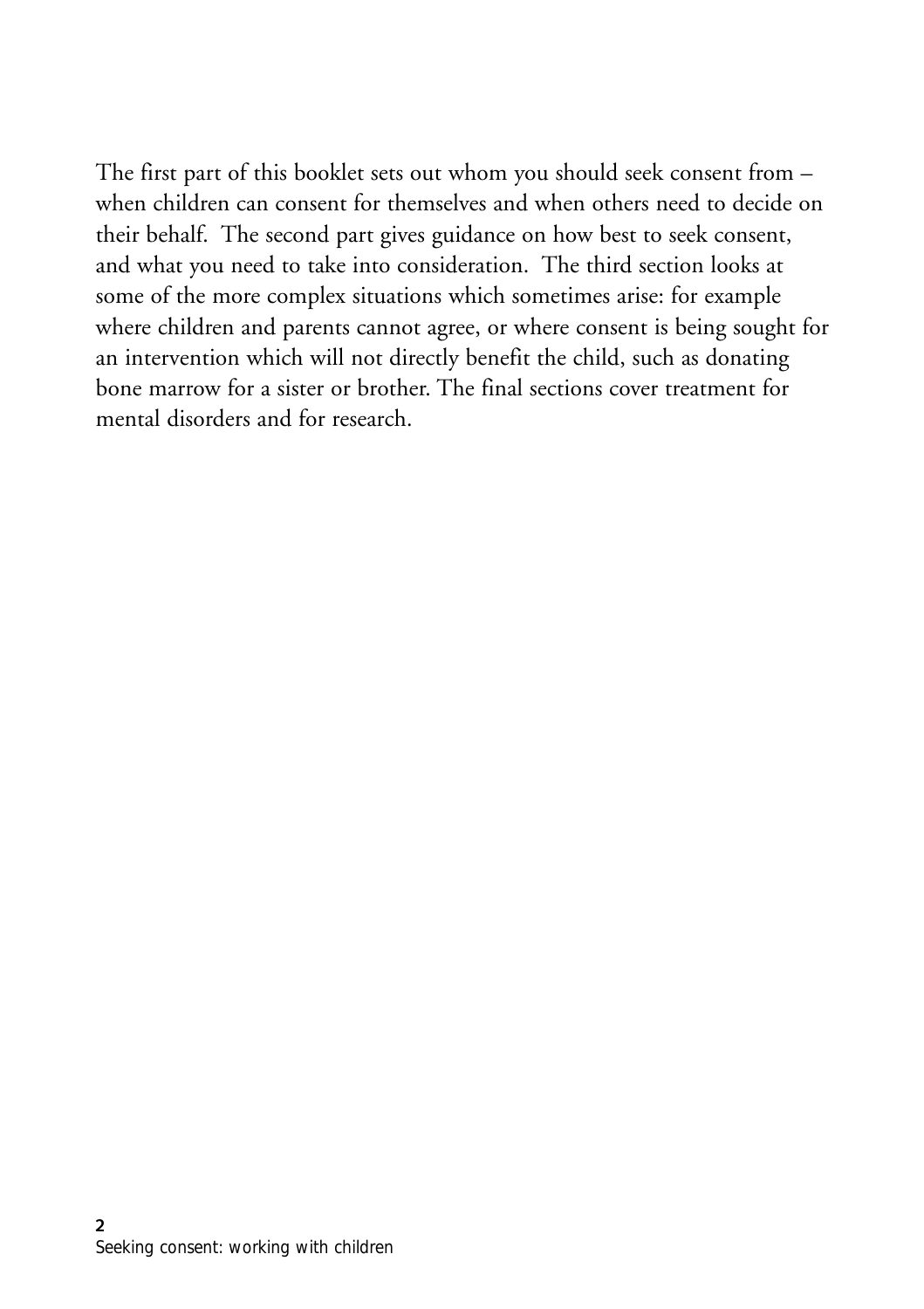# **Who can give consent?**

If children are competent to give consent for themselves, you should seek consent directly from them. The legal position regarding 'competence' is different for children aged over and under 16.

### **Children aged 16 and 17**

Once children reach the age of 16, they are presumed in law to be competent to give consent for themselves for their own surgical, medical or dental treatment, and any associated procedures, such as investigations, anaesthesia or nursing care. This means that in many respects they should be treated as adults – for example if a signature on a consent form is necessary, they can sign for themselves.

However, it is still good practice to encourage competent children to involve their families in decision-making. Where a competent child does ask you to keep their confidence, you must do so, unless you can justify disclosure on the grounds that you have reasonable cause to suspect that the child is suffering, or is likely to suffer, significant harm. You should however seek to persuade them to involve their family, unless you believe that it is not in their best interests to do so.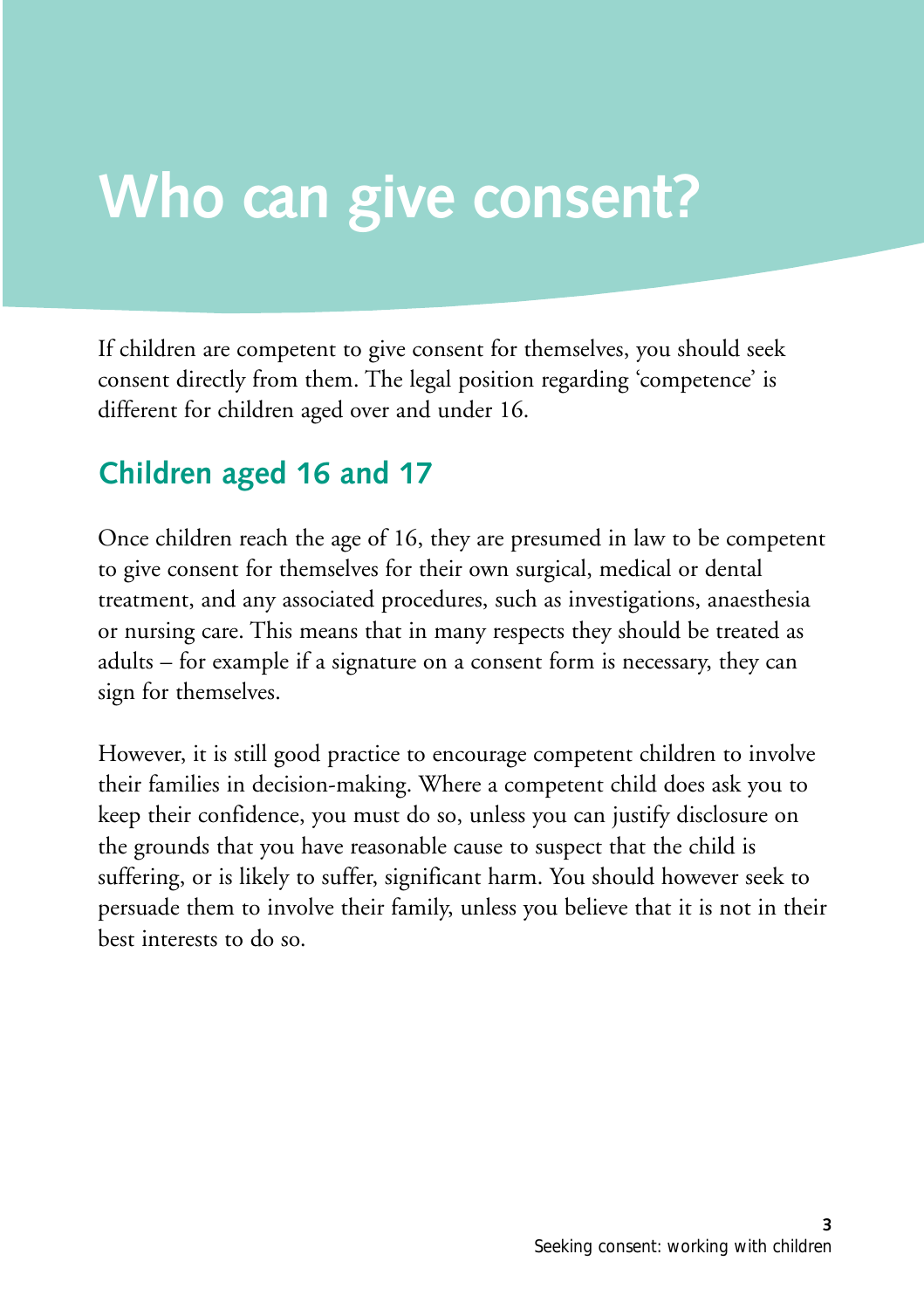#### **How do you assess competence?**

Like adults, children aged 16 and 17 may sometimes *not* be competent to take particular decisions. For example, they may be unconscious, or be unable to take a decision because of the effects of pain, fatigue or medication. For patients to have the capacity (be competent) to take a particular decision, they must be able to

- comprehend and retain information material to the decision, especially as to the consequences of having or not having the intervention in question, and
- use and weigh this information in the decision–making process.

You should never automatically assume that a child with learning disabilities is not competent to take his or her own decisions: many children *will* be competent if information is presented in an appropriate way and they are supported through the decision-making process. If a child of 16 or 17 is not competent to take a particular decision, then a person with parental responsibility can take that decision for them, although the child should still be involved as much as possible (see page 9). However, once children reach the age of 18, **no-one** else can take decisions on their behalf. If an 18 year-old is not competent to take their own decisions, clinicians can provide treatment and care that is in their "best interests". More information on "best interests" and treating people over 18 who are not competent to consent is given in the Department of Health's *Reference guide to consent for examination or treatment*.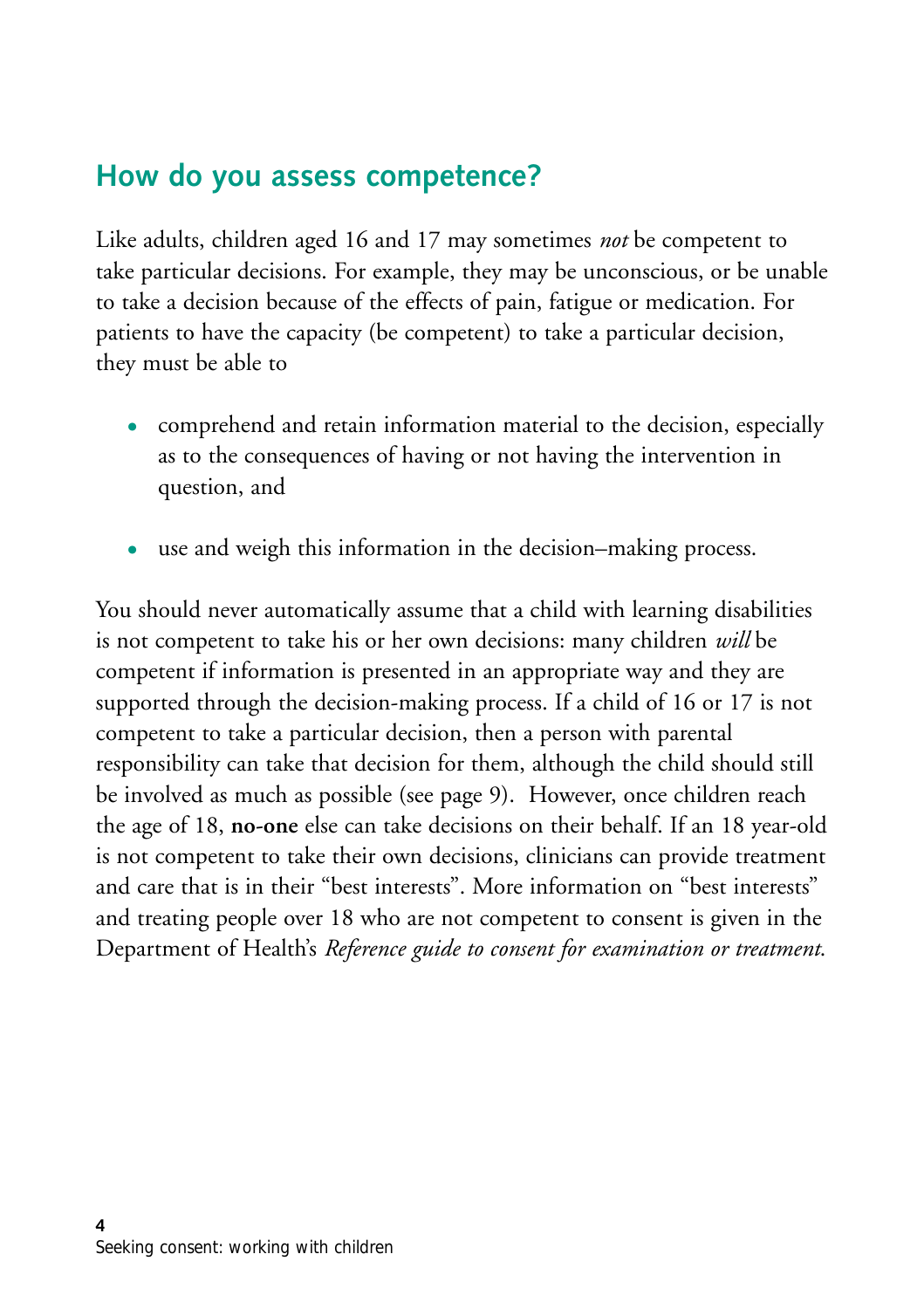### **Younger children**

Unlike 16 or 17 year olds, children under 16 are not automatically presumed to be legally competent to make decisions about their healthcare. However, the courts have stated that under 16s *will* be competent to give valid consent to a particular intervention if they have "sufficient understanding and intelligence to enable him or her to understand fully what is proposed" (sometimes known as "Gillick competence"). In other words, there is no specific age when a child becomes competent to consent to treatment: it depends both on the child and on the seriousness and complexity of the treatment being proposed.

'Competence' is not a simple attribute that a child either possesses or does not possess: much will depend on the relationship and trust between you and your colleagues, and the child and their family. You can help children to develop competence by involving them from an early age in decisions and encouraging them to take an increasing part in the decisions about their care. This will particularly apply where you are caring for a particular child over a period of time, for example where the child needs a series of operations.

If a child under 16 is competent to consent for himself or herself to a particular intervention, it is still good practice to involve their family in decision-making unless the child specifically asks you not to do so and you cannot persuade them otherwise. As with older children, you must respect any request from a competent under-16 year old to keep their treatment confidential, unless you can justify disclosure on the grounds that you have reasonable cause to suspect that the child is suffering, or is likely to suffer, significant harm.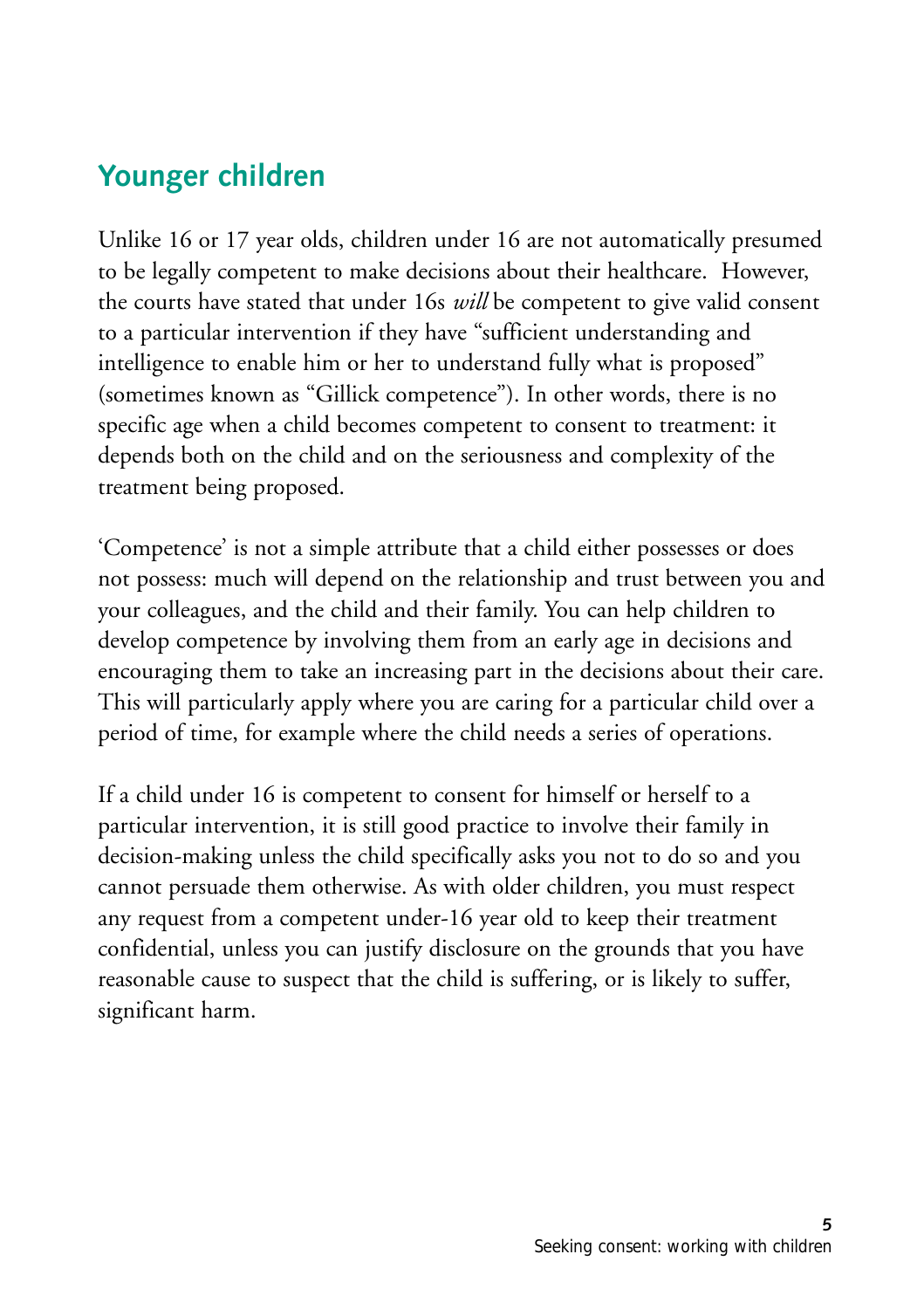### **People with parental responsibility**

If a child is not competent to give consent for themselves, you should seek consent from a person with 'parental responsibility'. This will often, but not always, be the child's parent. Legally, you only need consent from one person with parental responsibility, although clearly it is good practice to involve all those close to the child in the decision-making process.

The *Children Act 1989* sets out who has parental responsibility and these include:

- the child's parents if married to each other at the time of conception or birth;
- the child's mother, but not father if they were not so married *unless* the father has acquired parental responsibility via a court order or a parental responsibility agreement or the couple subsequently marry;
- the child's legally appointed guardian appointed either by a court or by a parent with parental responsibility in the event of their own death;
- a person in whose favour a court has made a residence order concerning the child;
- a local authority designated in a care order in respect of the child (but not where the child is being looked after under section 20 of the *Children Act*, also known as being 'accommodated' or in 'voluntary care');
- a local authority or other authorised person who holds an emergency protection order in respect of the child.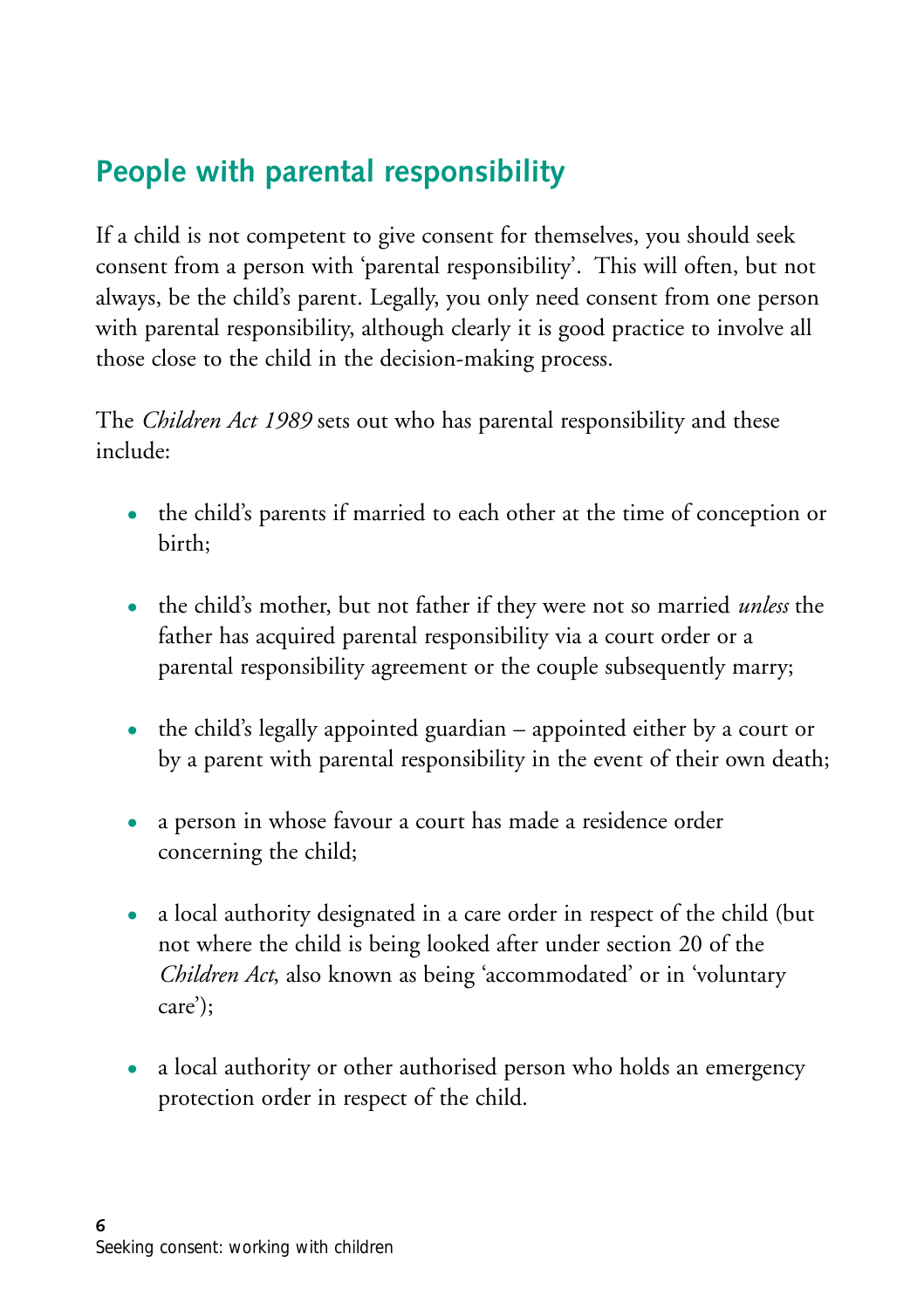Foster parents, step-parents and grandparents do not automatically have parental responsibility.

If the mother is herself under 16, she will only be able to give valid consent for her child's treatment if she herself is "Gillick competent" to take the decision in question (see page 5). Whether or not she is able to give valid consent on behalf of her child may therefore vary, depending on the complexity of the decision to be taken.

If a child is a ward of court, all "important steps" in the child's life must first be approved by the court. If possible it will be helpful to keep copies of the wardship papers with the child's medical record, so that it is clear what, if any, treatment may be provided without reference to the court (for example routine treatment for asthma).

While only a person exercising parental responsibility can give valid consent, persons with parental responsibility can arrange for some or all of that responsibility to be met by others. Parents might, for example, give authority for someone who cares for their child on a regular basis, such as a grandparent or childminder, to give consent under defined circumstances (for example in emergencies or for routine treatments for coughs and colds). Where such explicit authority has been given, the consent of the person with the authority will be valid and you will not need to try to contact those with parental responsibility as well, unless you have reason to believe that the parent's view might differ. The *Children Act* does not specify that such authority should be given in writing, but clearly it is helpful for healthcare workers if it is. Where a child with complex health needs is regularly cared for away from home (for example if they attend a residential school), it will be good practice for a healthcare plan to be clearly agreed between the child, the parents, and the clinicians regularly involved in caring for the child at home and elsewhere. This will enable any significant differences of opinion to be identified and resolved in advance, rather than under pressure in a medical emergency.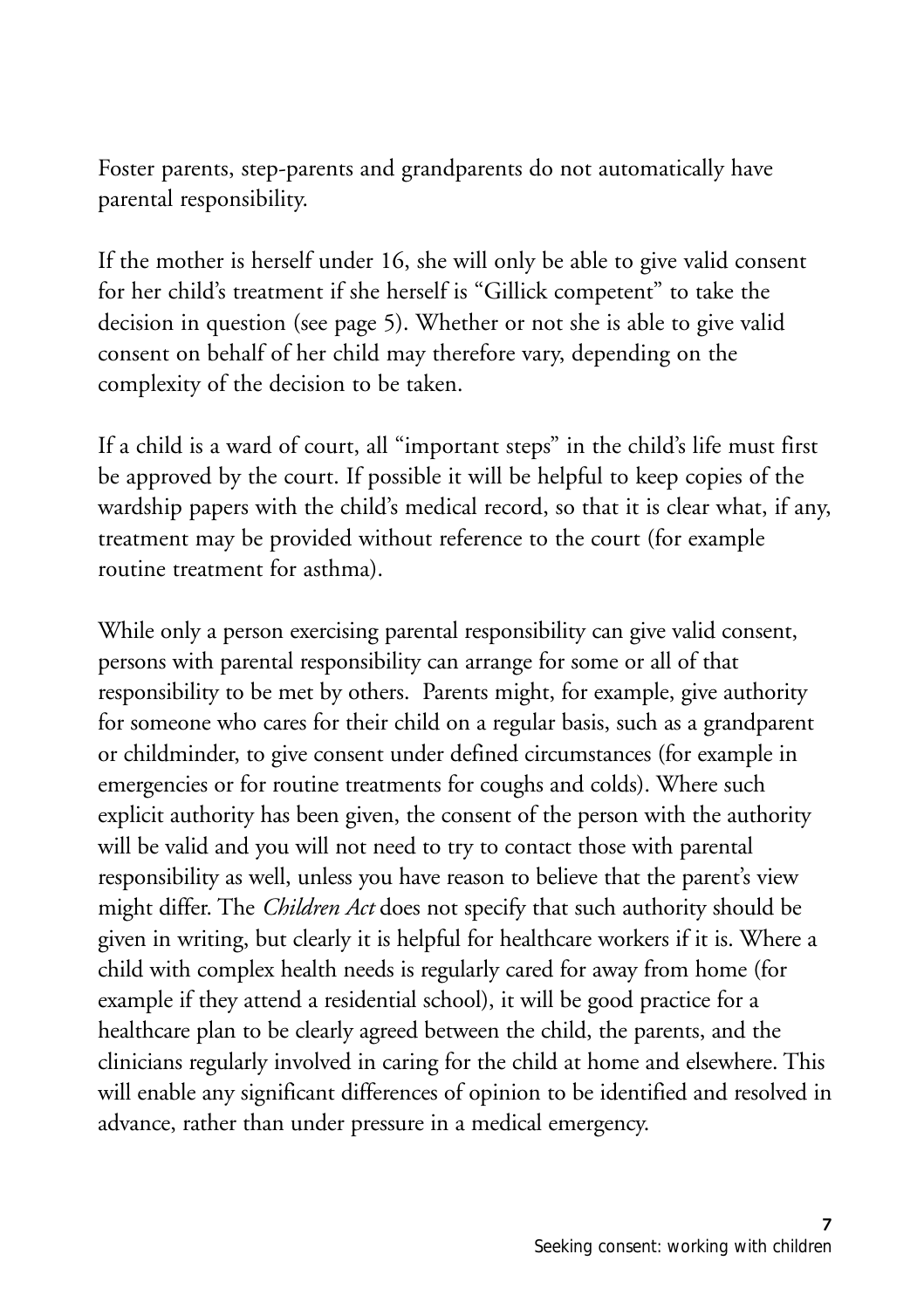The *Children Act* also allows a person who does not have parental responsibility for a child but who 'has care' of a child to 'do what is reasonable in all the circumstances of the case for the purpose of safeguarding or promoting the child's welfare'. This might apply, for example, to childminders or teachers, where explicit authority to consent on behalf of a child has not been given by the person with parental responsibility. However, it would rarely be 'reasonable' for those with care of a child to consent to treatment on the child's behalf if a parent could be contacted instead. In an emergency, it would certainly be reasonable for a teacher or childminder to take a child for appropriate medical care, which could then be lawfully provided on the basis that the care was in the child's best interests and no-one with parental responsibility could be contacted (see page 17).

Where a person exercising parental responsibility is giving consent for a child's treatment, it is very important that they have the necessary information both about the proposed procedure and the child, in order to take a proper view as to the child's best interests. This may be particularly relevant if consent is being given by a person with parental responsibility who does not have day-to-day contact with the child.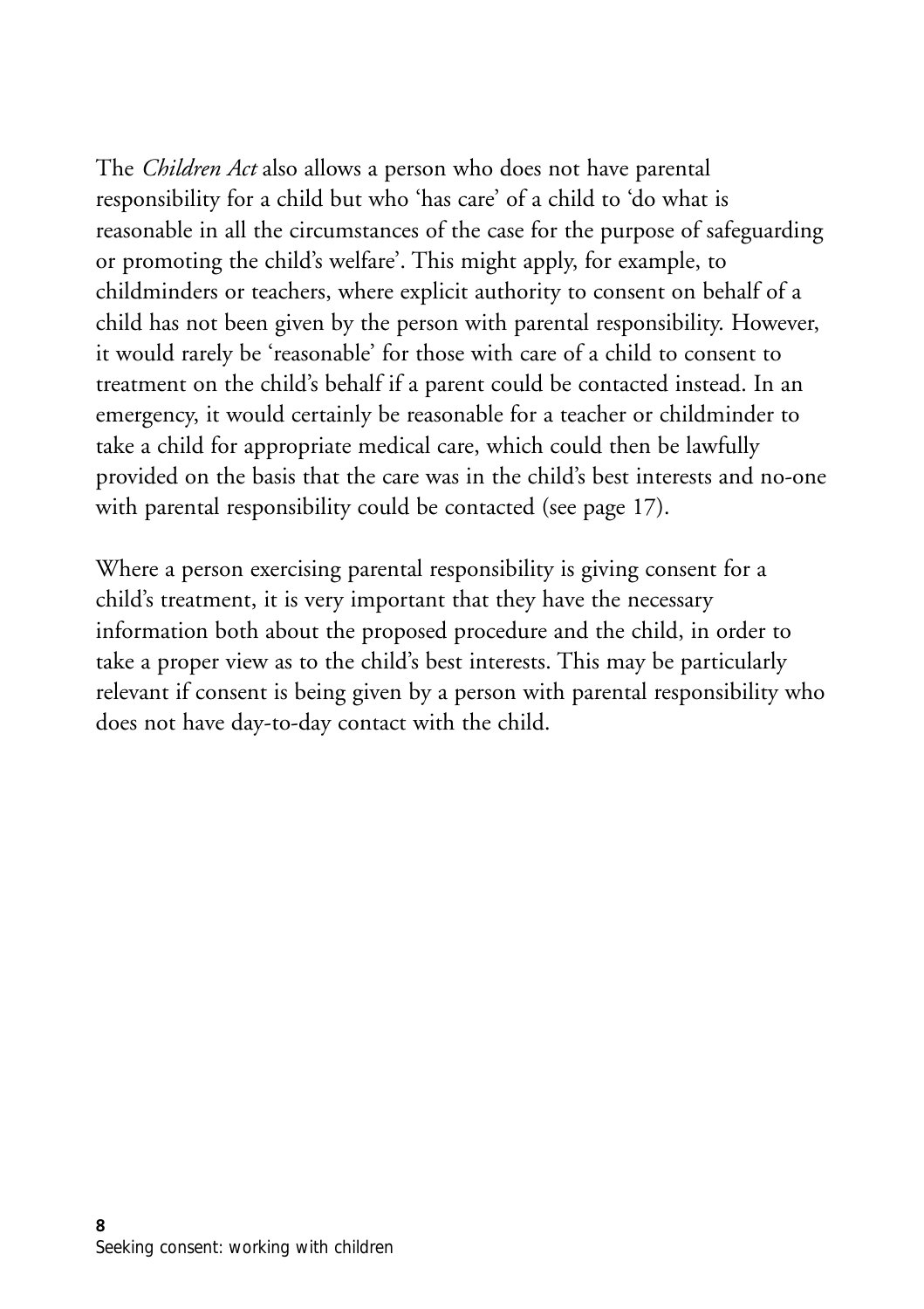#### **Making sure children are involved in decision-making**

Even where children are not able to give valid consent for themselves, it is very important to involve them as much as possible in decisions about their own health. Even very young children will have opinions about their healthcare, and you should use methods appropriate to their age and understanding to enable these views to be taken into account. A child who is unable to understand any aspects of the healthcare decision may still be able to express preferences about who goes with them to the clinic or what toys or comforters they would like to have with them while they are there. Similarly, where treatment choices involve multiple decisions, children may be able to give their own consent to some aspects of their care, even where they are not able to make a decision on the treatment as a whole.

Parents will often be unsure about how much information they want their child to have (particularly when a young child is seriously ill), and you will need to discuss this sensitively with them.

Decision-making with older children will often be a matter of negotiation between the child, those with parental responsibility and clinicians: children should never feel that decisions are being made over their heads.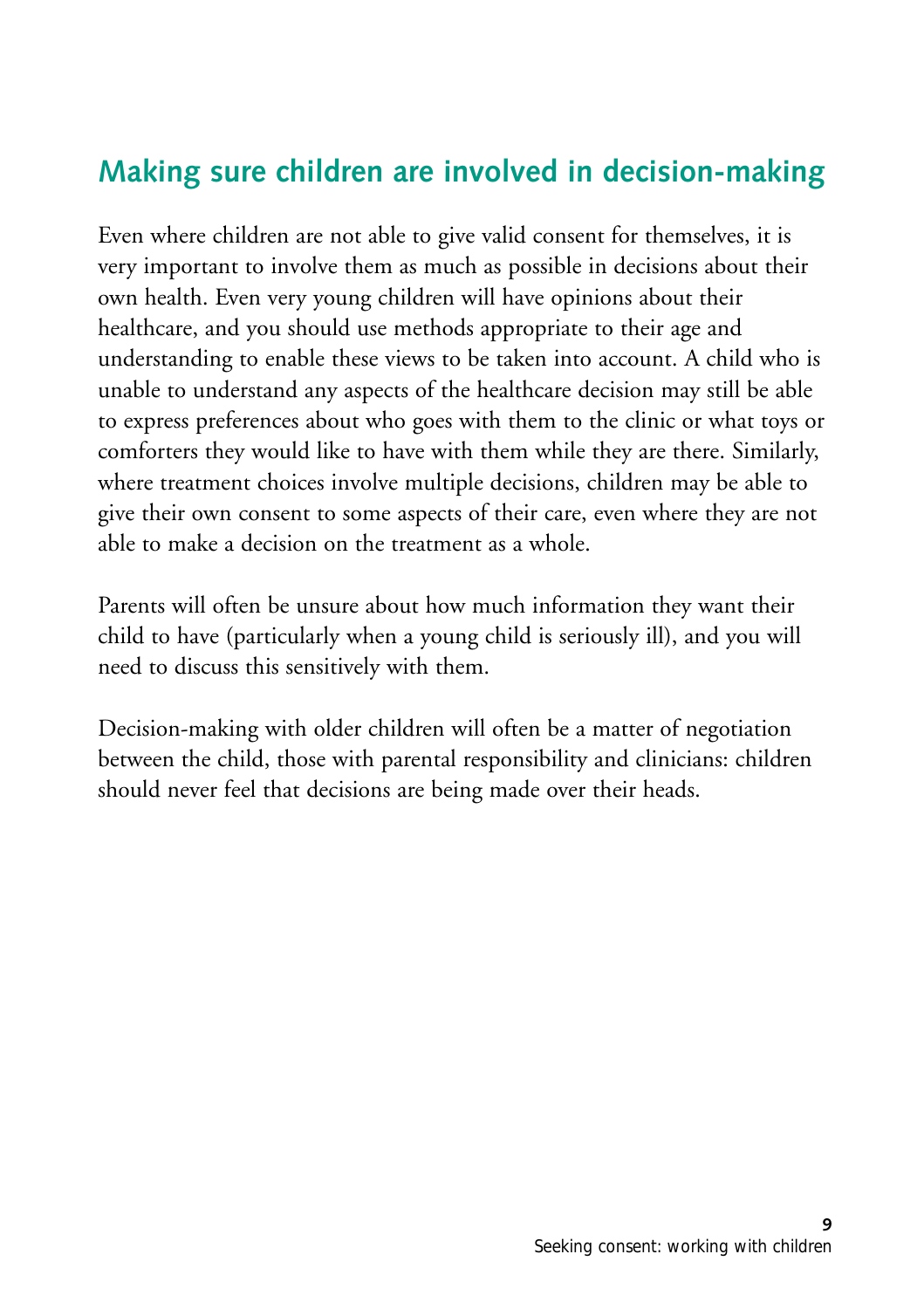Mary is 15 and pregnant after having sex with her 16 year-old boyfriend. She is seeking an abortion, but does not wish her parents to know about it. The health professionals involved in her care have tried without success to persuade her to involve her family.

After several discussions with Mary, the doctor who would be treating her is satisfied that she fully understands the implications of having or not having an abortion and is quite clear in her own mind what she wants. She is therefore competent to consent for herself. He is also convinced that it is not possible, in the short-term at least, to persuade her to talk to her parents, but he strongly encourages her to involve another adult whom she trusts for support. As she has grounds under the *Abortion Act 1967*, the abortion can go ahead. The clinic staff make sure that Mary is aware of ongoing sources of confidential support and advice, in both sexual health and wider health matters, such as that provided by her school nurse, her GP and local contraceptive clinic.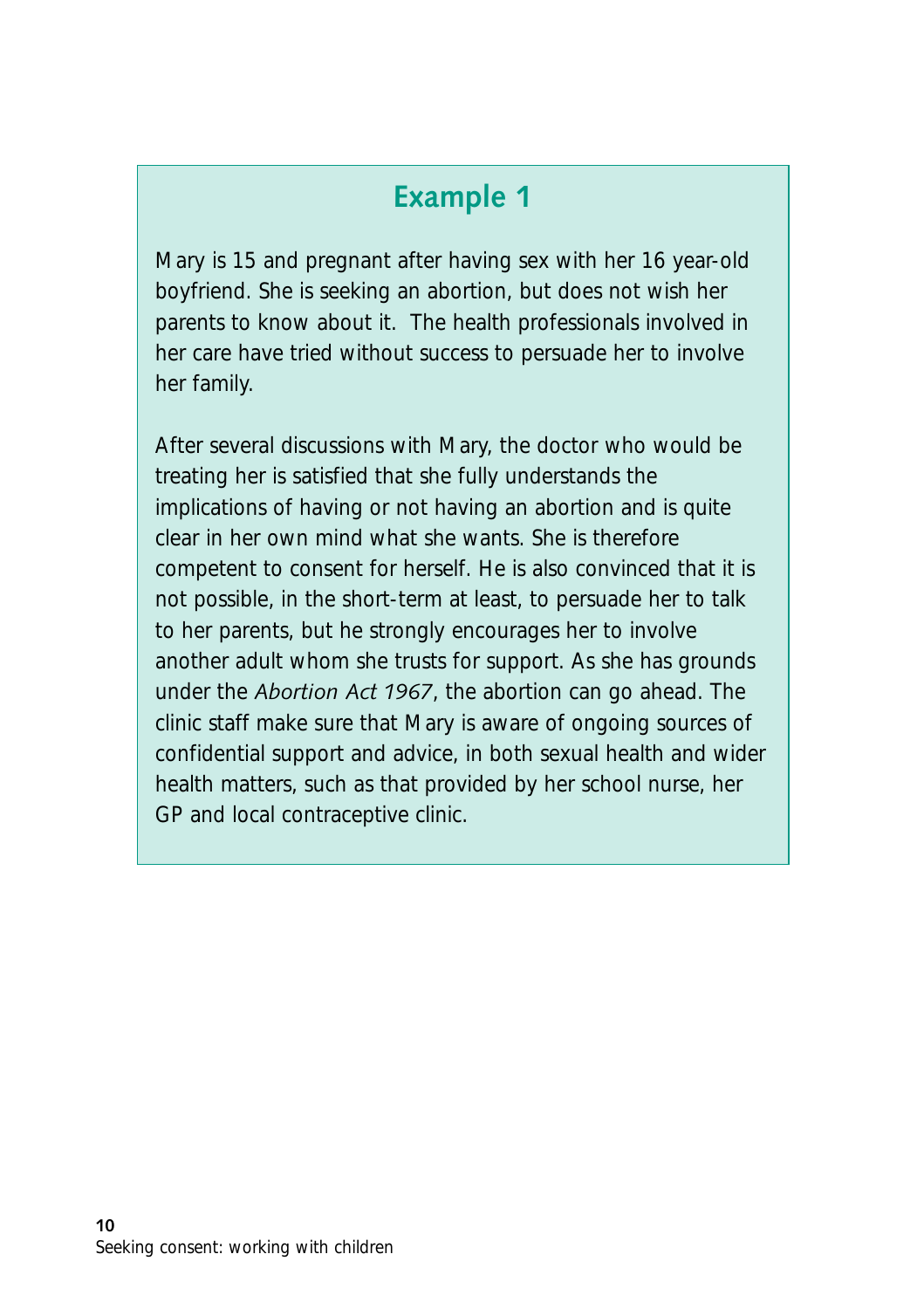Before taking a class of 12 year-olds on a week-long school holiday, their school seeks explicit agreement in advance from the children's parents that the teachers in charge may consent to any treatment which becomes immediately necessary during the week. Part way through the holiday, Jonathan suffers from a bad asthma attack in the middle of the night and is quite unable to communicate. However, the teacher taking him to A&E is able to consent on his behalf to nebuliser treatment. The task of the staff in the A&E is made much easier because the teacher bringing Jonathan has clear evidence that she has his parents' authority to exercise parental responsibility where necessary. This avoids the necessity of trying to track down Jonathan's parents urgently by phone before the treatment is given. However, all reasonable action should be taken to contact his parents the next day so that they can be appropriately involved in any follow-up care.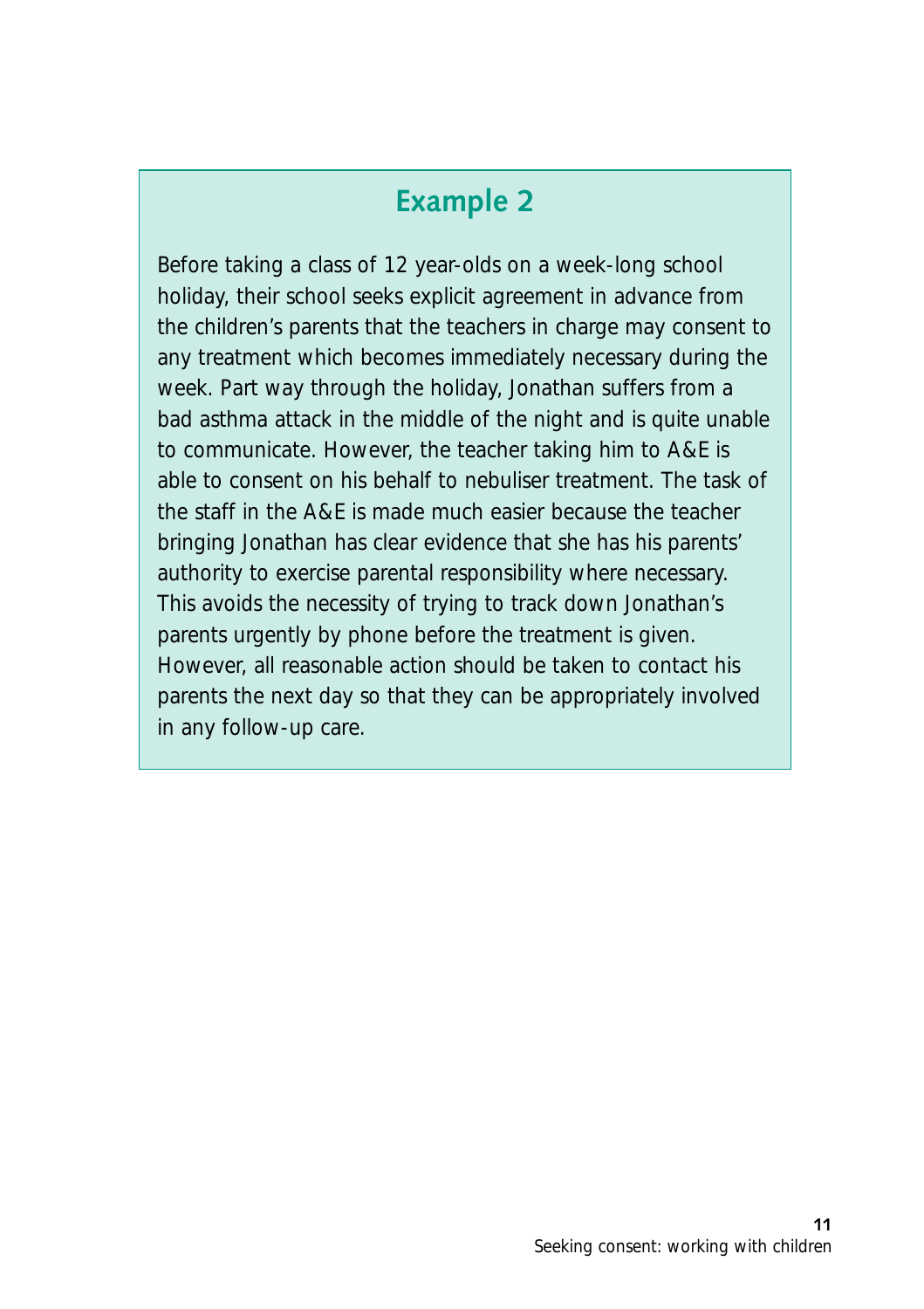Irene is 13 and goes on her own to see her GP about a vaginal discharge. In response to gentle questioning she reveals that her stepfather has been sexually abusing her for the past four years. Irene is competent to consent for herself to the treatment of the discharge and wishes to keep the consultation confidential as she does not wish to upset her mother. However she clearly wishes the abuse to stop. After listening to Irene talk about her experiences, her GP sympathetically explains to her that in view of the harm that Irene is suffering, she must involve the child protection team in order to help stop the abuse. The GP helps Irene to understand that this is the best and safest thing to do in the circumstances and reassures Irene that she will continue to offer her support during the process.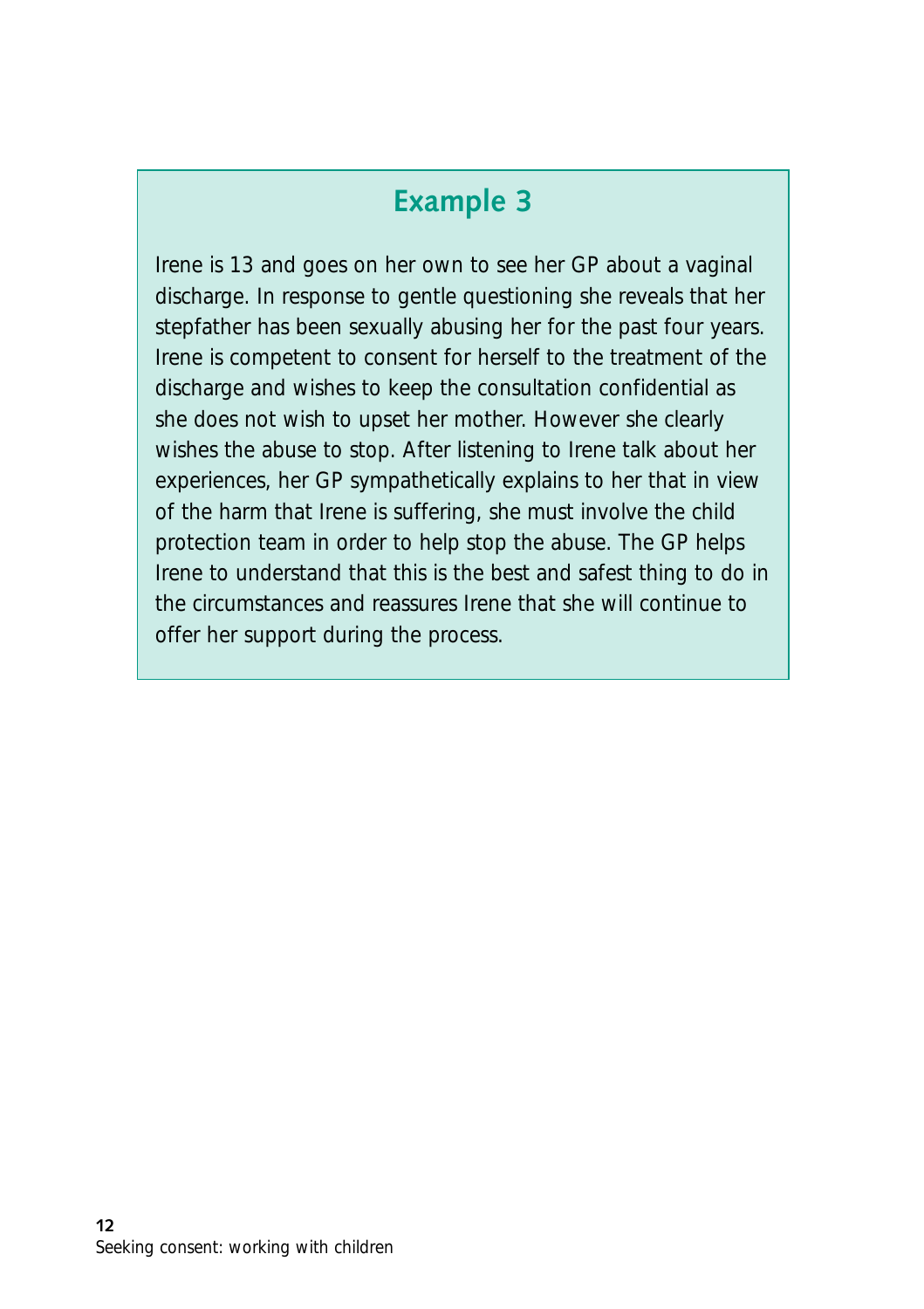# **How do I go about seeking consent?**

The first part of this booklet summarised *who* can lawfully give consent for a child's treatment or care. This section looks at some of the issues which arise when seeking consent. Any reference to "parents" should be read as referring to people with parental responsibility for the child.

#### **Is the consent valid?**

For consent to be valid, the person (child or parent) giving consent must be:

- capable of taking that particular decision ('competent')
- acting voluntarily (not under pressure or duress from anyone)
- provided with enough information to enable them to make the decision.

Guidance on how to assess if the person giving consent is capable of taking that decision is given on pages 4-5. See page 17 for advice if neither the child nor anyone with parental responsibility is in a position to give valid consent.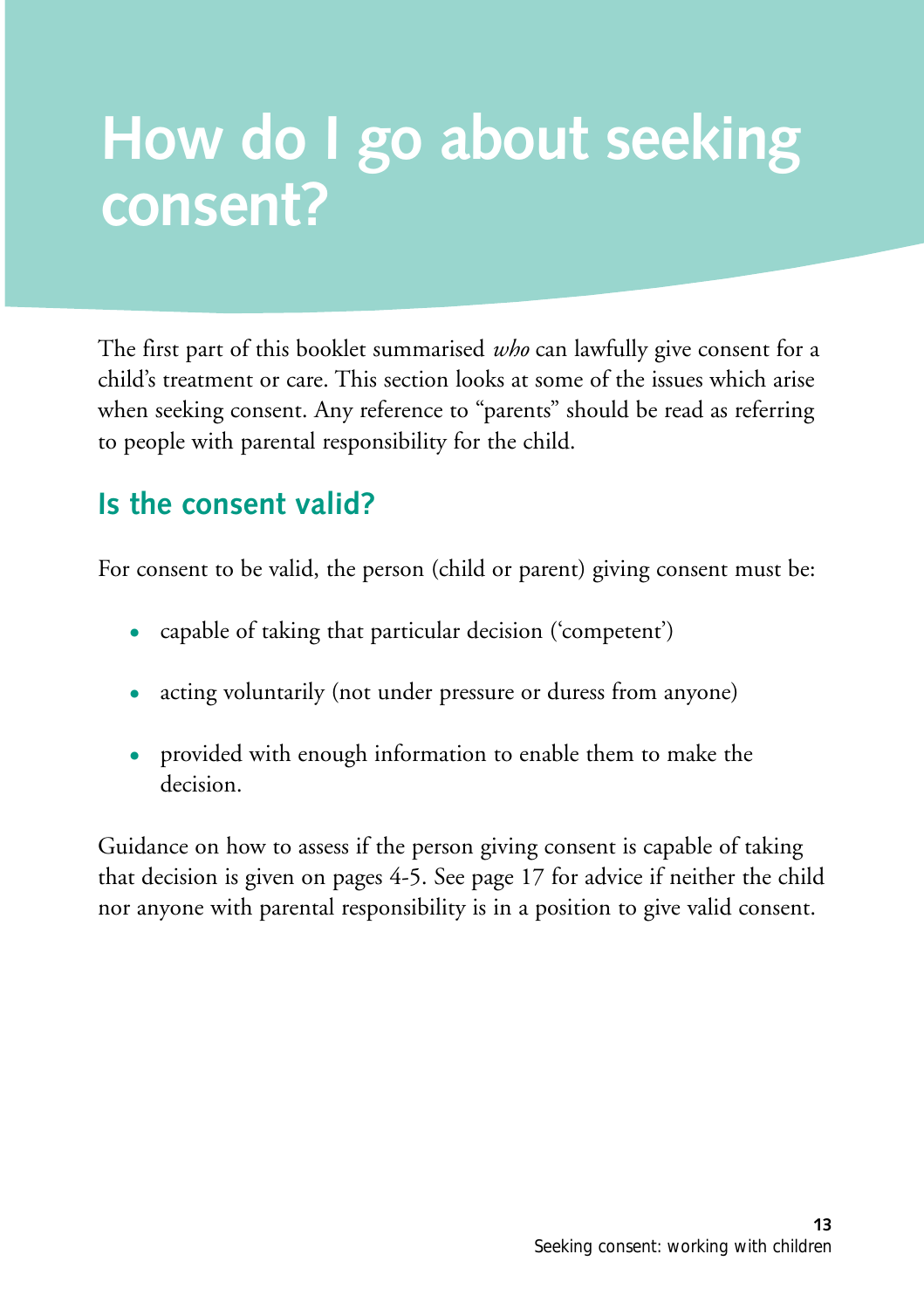### **What information do children and their parents need?**

Children and their parents clearly need enough information before they can decide whether to consent to, or refuse, treatment. In particular, they need information about:

- the benefits and the risks of the proposed treatment
- what the treatment will involve
- what the implications of not having the treatment are
- what alternatives may be available
- what the practical effects on their lives of having, or not having, the treatment will be.

It is essential that this information is provided in a form that the particular patient can understand, and that you check the child's understanding. This will involve explaining what is proposed in language which is suited to the child's age and abilities, using pictures, toys and play activity where appropriate and drawing on the skills of specialist colleagues. Except in an emergency, information should be provided at the child's own pace, allowing time and opportunity to answer questions and to address concerns, fears and expectations.

It may also involve using interpreters, where the child's, or their parents', first language is not English. If an interpreter is necessary, you should avoid asking the child or any family member to interpret for their parents.

Where a child has a disability, you should take particular care to ensure that the information is provided in a suitable form, involving, for example, interpreters for hearing impaired children or appropriate materials for those with learning disabilities. Specialist colleagues may be able to act as facilitators or advocates where children have particular needs.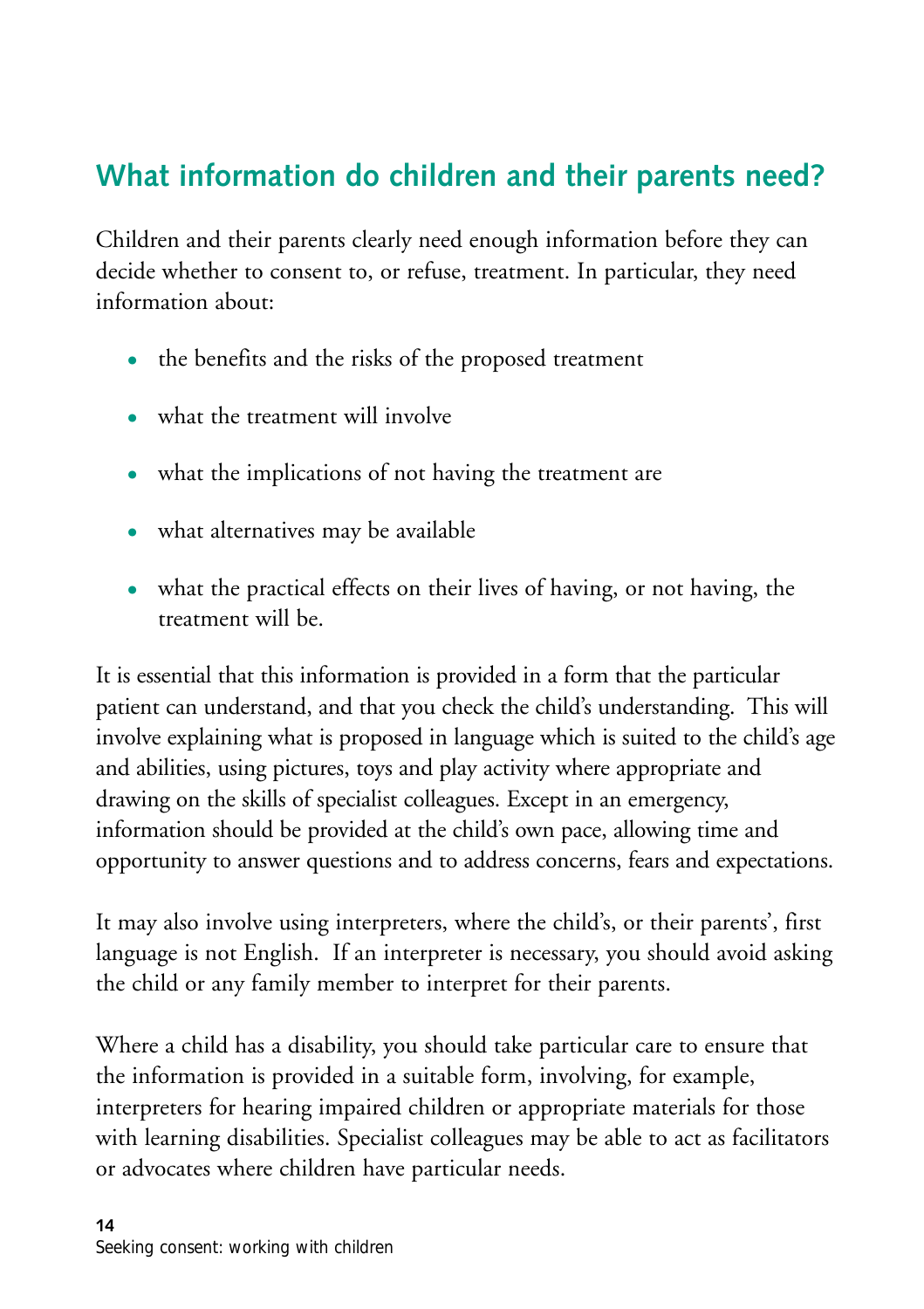### **The process of seeking consent**

Sometimes you will have to seek consent urgently, for example if a child has had a road accident and immediate surgery is necessary. However, where treatment is not immediately necessary, seeking consent should usually be seen as a *process*, not a one-off event. For example, if a tonsillectomy is suggested, seeking consent does not simply consist in asking for a signature just before the operation takes place. Rather, the whole process of discussing options and coming to a decision should be seen as part of the consent process. Information about the risks of treatment should be discussed early on in this process, and not presented at the last minute when it is too late for it to be considered properly.

Child patients and their parents who have given consent to a particular intervention are entitled to change their minds and withdraw their consent at any point. However, if you have started a procedure, such as an operation under local anaesthetic, and it would be dangerous to stop at that point, it would be lawful to continue until any risk to the child is over. Withdrawal of consent in such circumstances may reflect fear or pain, rather than genuine refusal, and you should do all you can to reassure the patient.

Sometimes, during an operation, it may become clear that the child would benefit from an additional procedure, for which consent has not been obtained. You **must** obtain further consent for this procedure before going ahead, unless the delay involved in doing so would genuinely put the child's life or health at risk.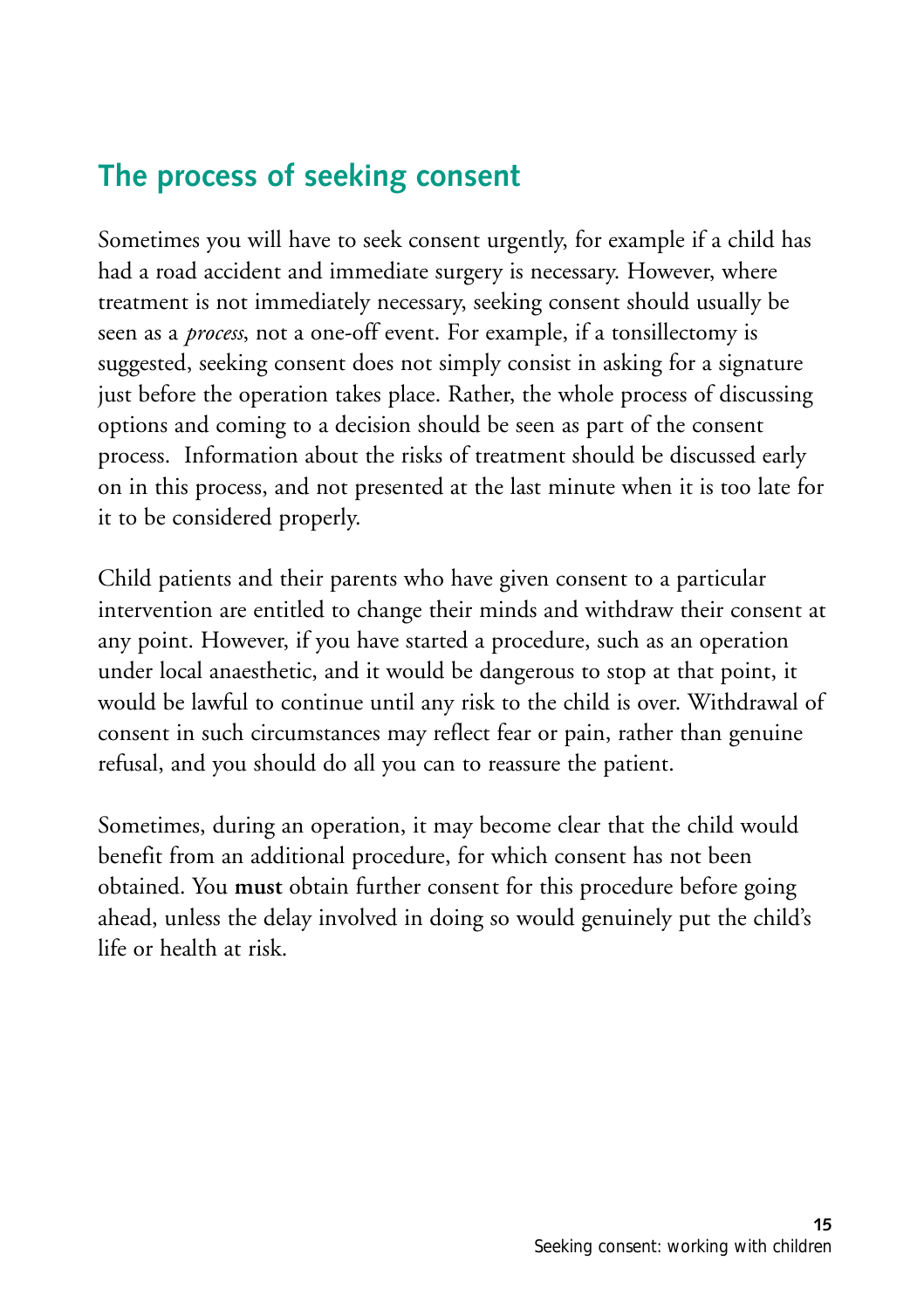#### **Consent forms**

Legally, it makes no difference whether patients sign a form to indicate their consent, or whether they give consent orally or even non-verbally (for example by holding out an arm for blood pressure to be taken). A consent form is only a record, not proof that genuine consent has been given. It is good practice to seek written consent if treatment is complex, or involves significant risks or side-effects. Where children are competent to give consent for themselves (see pages 3-5), their own signature on a consent form is sufficient without the need for their parents also to sign. If parents have been involved in the decision, however, it may be appropriate for both the child and their parent to sign.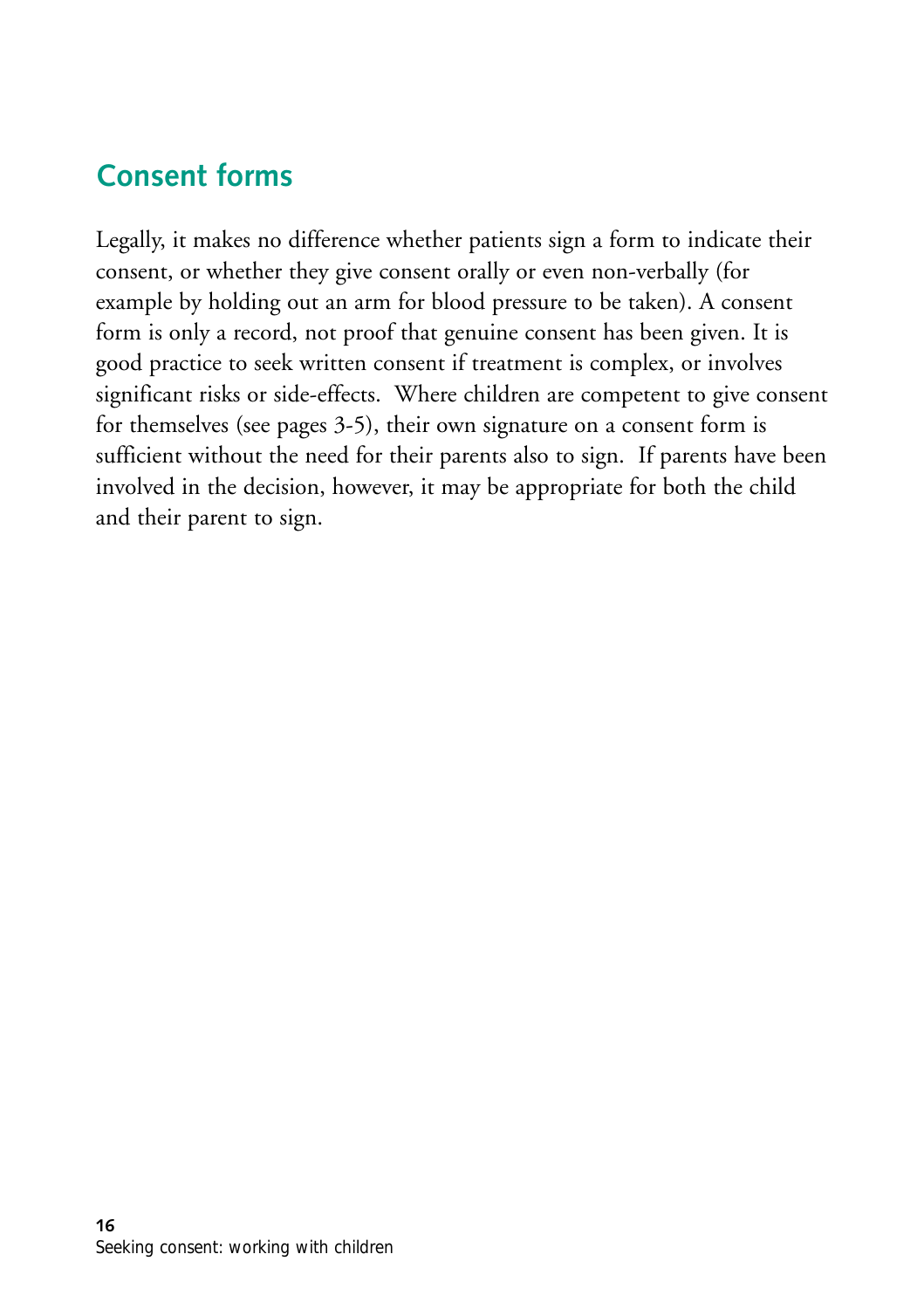# **More complex situations**

#### **Where no-one is able to give a valid consent**

Sometimes there may be no-one able to give valid consent to treatment. This might be because a child is unconscious after an accident, needs treatment urgently, and no-one with parental responsibility can be contacted. It may also be because the child is homeless or is an unaccompanied refugee, and does not have capacity to give consent for himself or herself. In such circumstances, it is lawful to provide immediately necessary treatment on the basis that it is in the child's best interests.

Sometimes, the person with parental responsibility may be available, but is not competent to give or withhold consent: for example if the person with parental responsibility is under the influence of drugs, or the mother of a child is herself under 16 and is not competent to make that particular decision (see page 7). In such cases, if there is no-one else with parental responsibility available and the treatment cannot wait, it will be lawful to provide it on the basis that it is in the child's best interests.

Another scenario might be where the parents of a seriously ill child are not competent to give valid consent because of extreme distress. If it is genuinely not possible to delay treatment until the parents are in a position to make a decision, treatment may lawfully be started if clinicians believe it to be in the child's best interests. However, all attempts must be made to ensure that as soon as the parents are able to make a decision, their consent to further treatment is sought.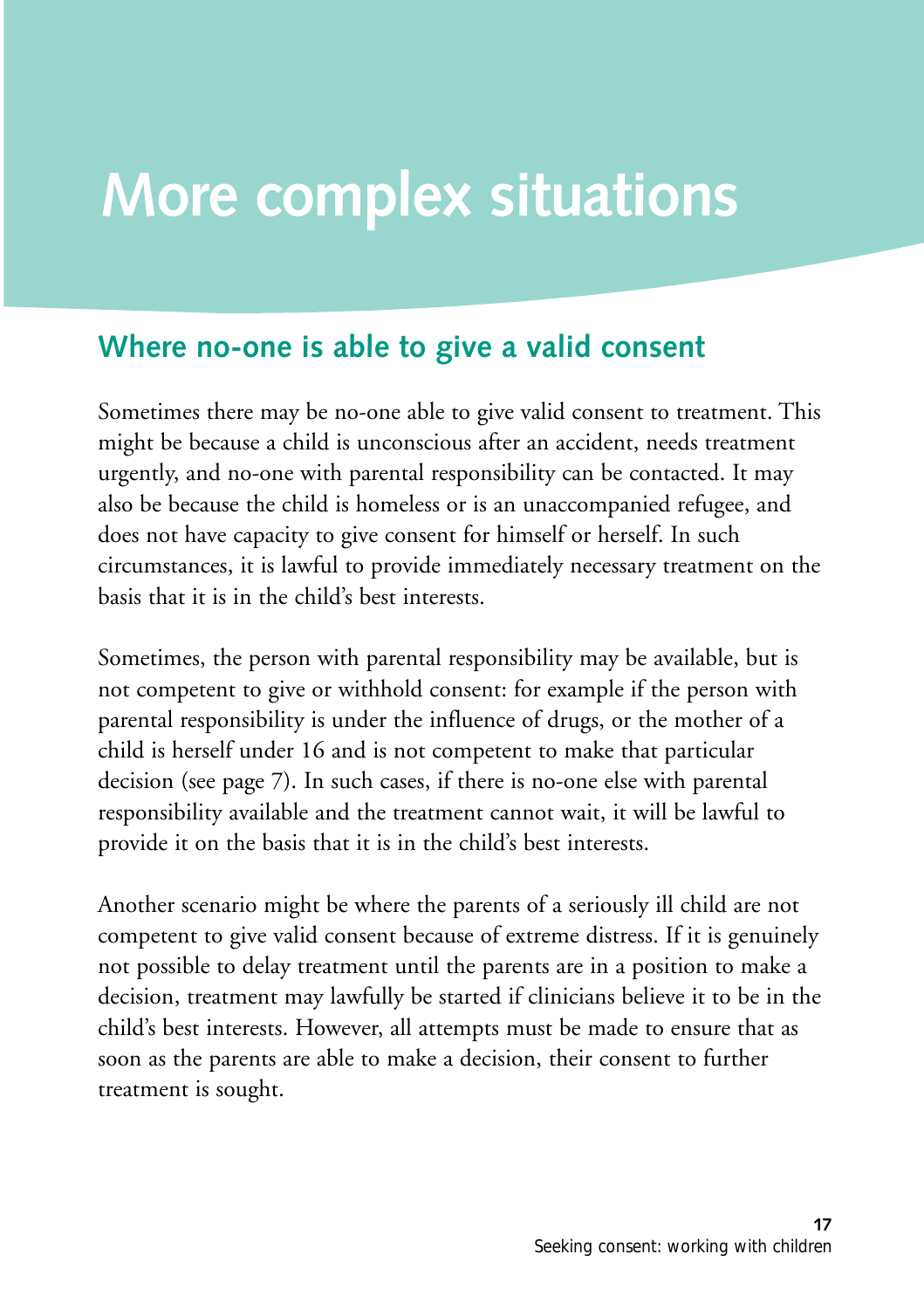#### **Where clinicians and those with parental responsibility do not agree**

Clinicians and parents will not always agree on what is best for a child. Usually, if parents refuse treatment for their child, then treatment will not go ahead. However, if you and your colleagues believe that it is crucial for the child to have the treatment in question (for example if the child would die, or suffer serious permanent injury without it), then the courts can be asked to decide what is in the child's best interests. Applications to court can be made at short notice if necessary.<sup>1</sup> If the emergency is such that there is no time to apply to court, any doubts should be resolved in favour of the preservation of life.

Sometimes, the opposite situation will arise: where clinicians believe that treatment which the parents want is not appropriate. One example would be where a child is very seriously ill, and clinicians believe that the suffering involved in further treatment would outweigh the possible benefits. Parents cannot require you to provide a particular treatment if you do not believe that it is clinically appropriate, but again the courts can be asked to rule if agreement cannot be reached. While a court would not require you to provide treatment against your clinical judgement, it could require you to transfer responsibility for the child's care to another clinician who does believe that the proposed treatment is appropriate. Further guidance on withholding and withdrawing life-sustaining treatment is given in the Department of Health's *Reference guide to consent for examination or treatment* (2001), the BMA guidance *Withholding and withdrawing life prolonging medical treatment* (2001) and the Royal College of Paediatrics and Child Health guidance *Withholding or withdrawing life saving treatment in children: a framework for practice* (1997).

<sup>&</sup>lt;sup>1</sup> This should generally be done via your organisation's legal service.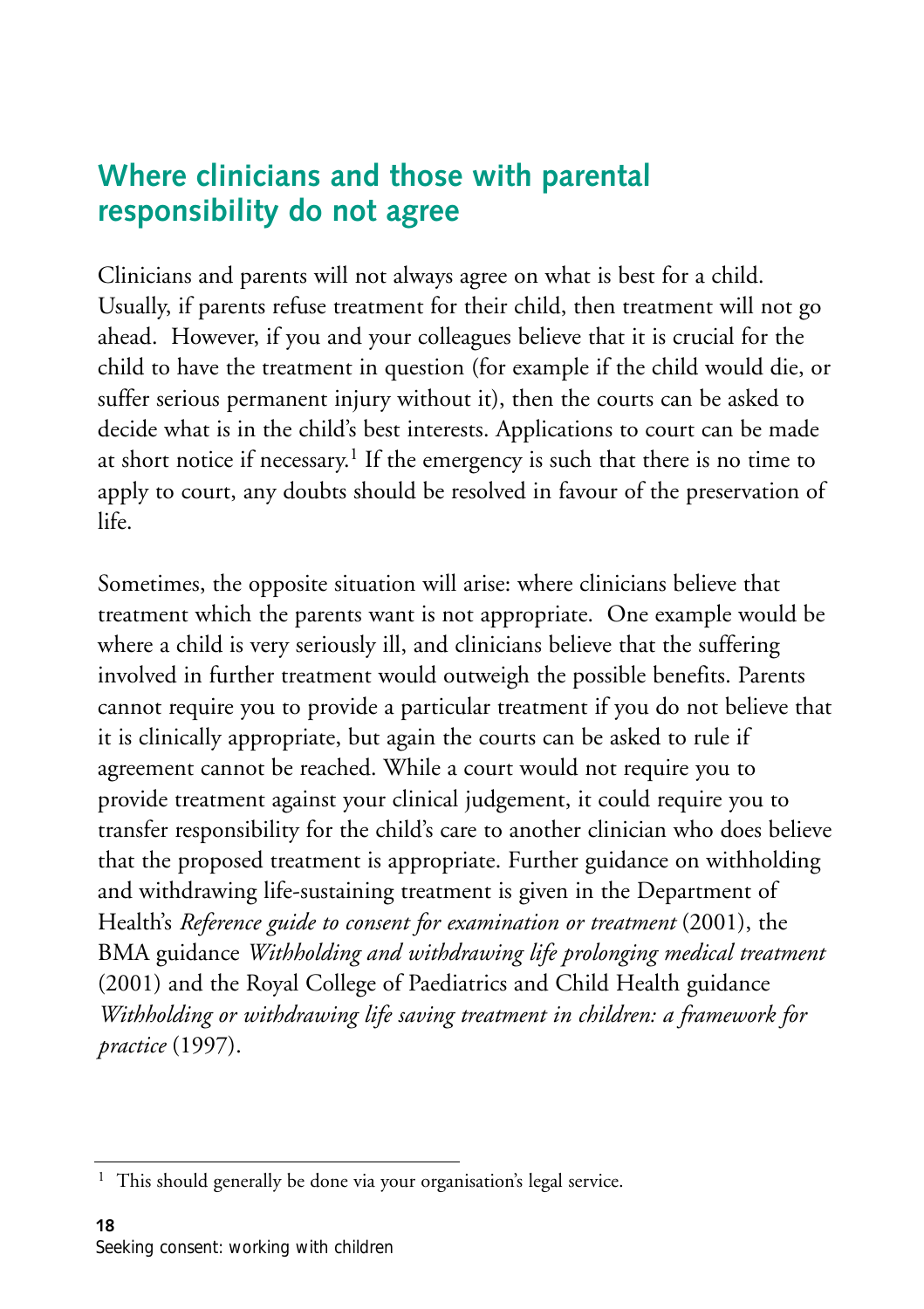### **Where parents do not agree with each other**

The consent of any one person with parental responsibility is sufficient for treatment lawfully to be given, even if another person with parental responsibility does not agree. For example, treatment could lawfully be given with the consent of the local authority where a child is on a care order, even if the child's mother did not agree. Clearly consensus between those with parental responsibility should be achieved if at all possible.

In addition, the courts have said that a small number of "important decisions" should not be taken by one person with parental responsibility against the wishes of another, citing in particular non-therapeutic male circumcision. It is possible that major experimental treatment, where clinical opinion is divided, might also come into this category, although such a case has not yet come to court.

#### **Where children and those with parental responsibility do not agree**

Inevitably there will be times when children and those with parental responsibility for them do not agree on whether the child should have a particular investigation or treatment.

The decision of a competent child to **accept** treatment cannot be over-ridden by a person with parental responsibility. However the courts have said that, exceptionally, if the child **refuses** treatment, those with parental responsibility may consent on their behalf, and treatment can lawfully be given. This power to over-rule a competent child's refusal should be used very rarely, bearing in mind both the consequences of forcing treatment on a child who has refused it and the consequences of non-treatment in this particular case. At all times you should be guided by the best interests of the child.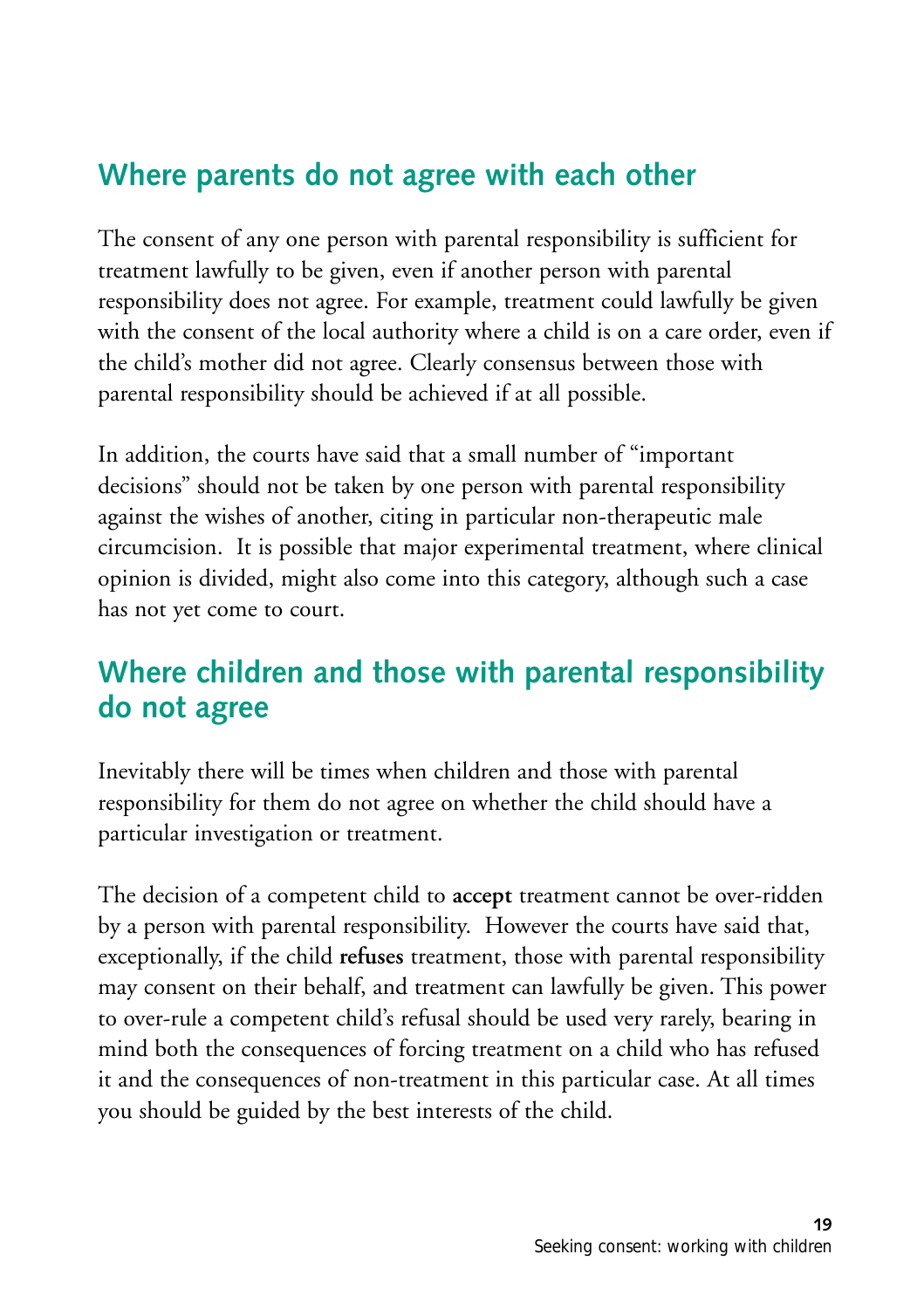Where a child is refusing treatment which his or her parents want to accept, and the consequences of refusal are potentially very serious (for example the foreseeable death of the child), you should consider seeking a court ruling on what would be in the best interests of the child. Courts have the power to over-rule the decisions of both children and those with parental responsibility. Where the consequences are less serious, you should do all you can to help the child and their parents reach agreement.

Similarly, there may be differences of opinion between parents and noncompetent children. While, legally, the consent of the person with parental responsibility is sufficient for clinicians to proceed, it is clearly good practice to do everything possible to reach agreement. In many cases, it may be possible to delay treatment until the child is content for it to go ahead. Again, you should always be guided by the child's best interests.

### **Interventions which do not physically benefit the child**

Occasionally, a procedure may be suggested that will not physically benefit the particular child: for example using a child as a bone marrow donor for a sibling. If the child is competent, then clearly they should make up their own mind as to whether or not they wish to donate. (It should be noted that the presumption that 16 and 17 year olds are competent only applies to therapeutic treatment, and hence would not cover blood or bone marrow donation. The "test" for competence in such cases is the same as for under 16s: whether the child has "sufficient understanding and intelligence to enable him or her to understand fully what is proposed".)

Where children are not competent to decide for themselves, then those with parental responsibility can consent on their behalf, *but only if the intervention is in the best interests of the child who will be undergoing the non-therapeutic intervention*. It is not lawful to balance the interests of the child in need of the transplant with the interests of the potential child donor. It will clearly be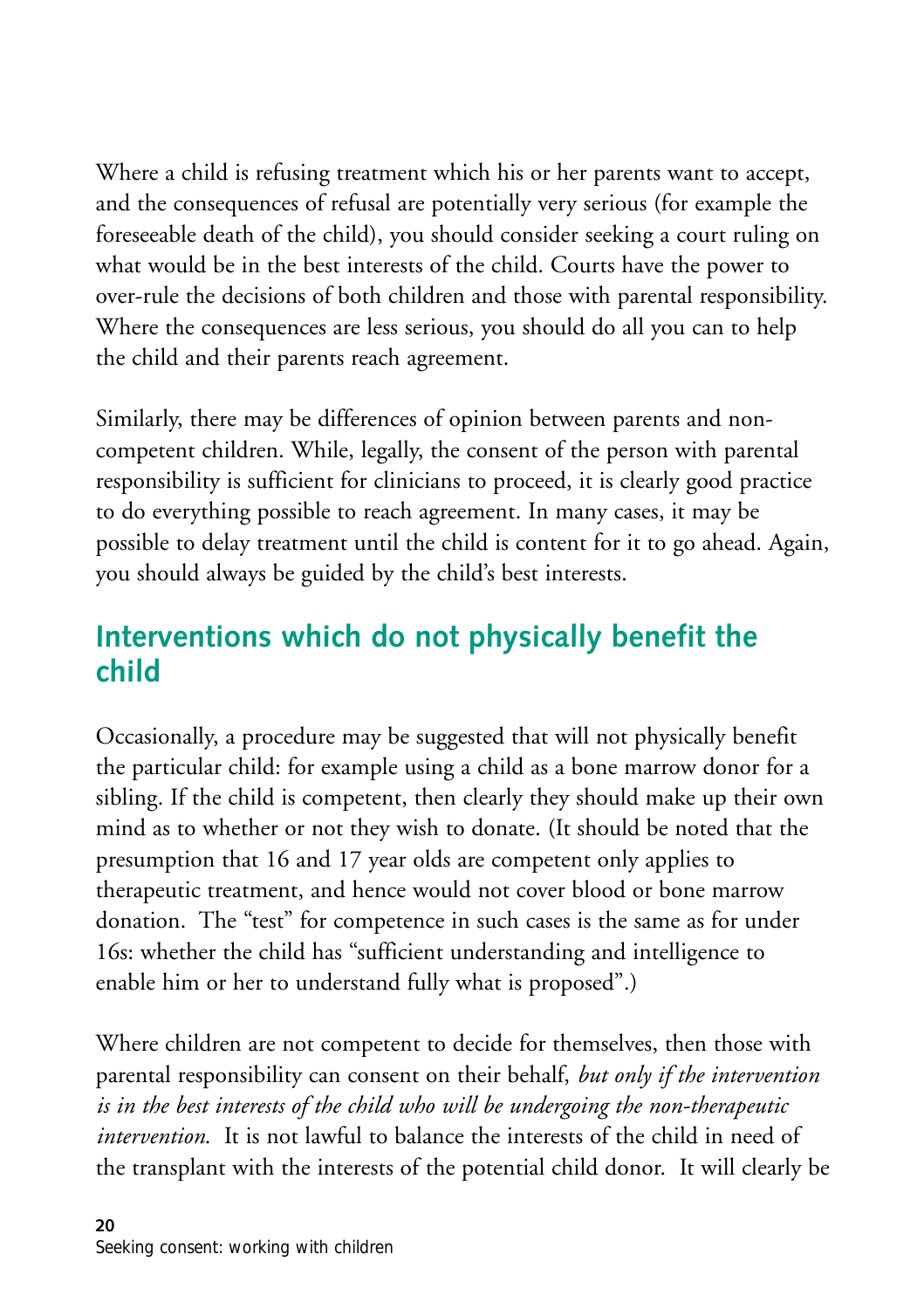very difficult for the parents of a seriously ill child to take a dispassionate view of the best interests of the child's healthy sibling. It is therefore good practice to provide independent scrutiny of the parents' decision, for example through an independent assessor or consideration of the case in a hospital clinical ethics committee. If there is any doubt as to the best interests of the healthy child, a court ruling should be sought.

If there is any question of a child donating a *solid* organ (as opposed to regenerative tissue like bone marrow), then the courts have stated that it is good practice for the courts to be asked to rule in advance – even where the child is competent to make the decision and has expressed his or her willingness to donate.

#### **Example 4**

Sara, aged 15, wants to accept immunisation as part of the school immunisation programme, but her mother has contacted her school to refuse consent. The school nurse discusses the benefits and risks of immunisation with Sara and forms the view that Sara is mature enough to understand the implications of having the immunisation. The nurse phones Sara's mother to try to explain that Sara is legally able to consent for herself and that having discussed the risks and benefits she wishes to go ahead. Sara's mother finally accepts that her daughter is able to make up her own mind. Even without the final agreement of Sara's mother, the immunisation could lawfully have been given, but the nurse was anxious to achieve consensus wherever possible.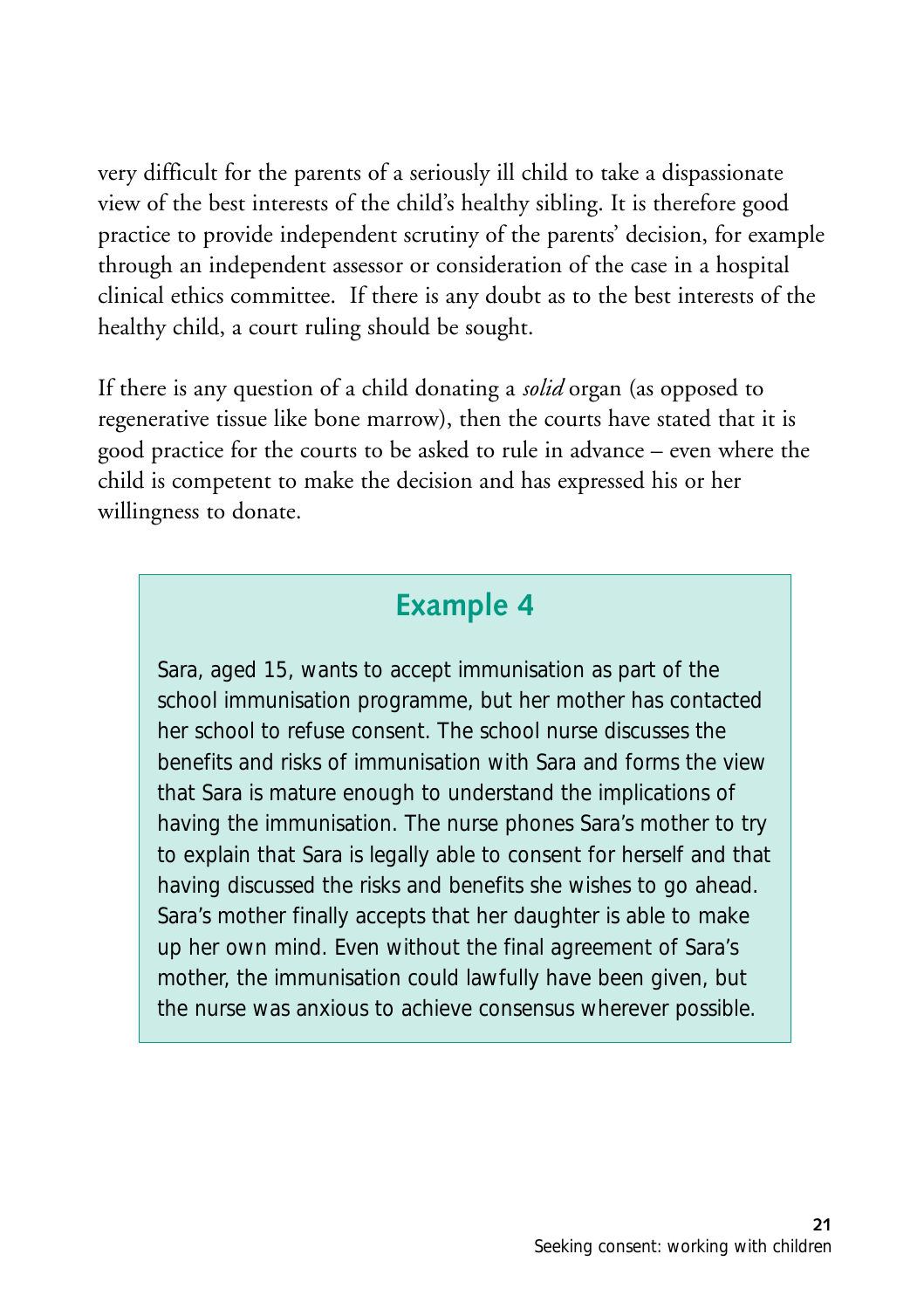David, aged 14, refuses chemotherapy which his parents wish him to accept. In many ways he seems to be competent to make up his own mind on this decision: he appears to understand the implications of refusing chemotherapy and explains very coherently his concerns about the associated risks of severe nausea and his hair falling out. However, it is clear that he believes that he will 'pull through somehow anyway' without treatment. The clinicians treating him feel it would be very unwise to treat him on the basis of his parents' consent alone, both because it would betray the trusting relationship which has developed between him and those treating him, and because it would be very hard for him psychologically to accept enforced treatment. They are, however, very concerned at the implications for his health if they were to accept his refusal. It is agreed that a court should be asked to decide what is in his 'best interests' so that there is opportunity for all arguments to be discussed openly. The court decides that David should have the treatment. David is able to accept this decision as he no longer feels that those directly involved with him (his parents and the clinicians caring for him) have personally enforced their views on him.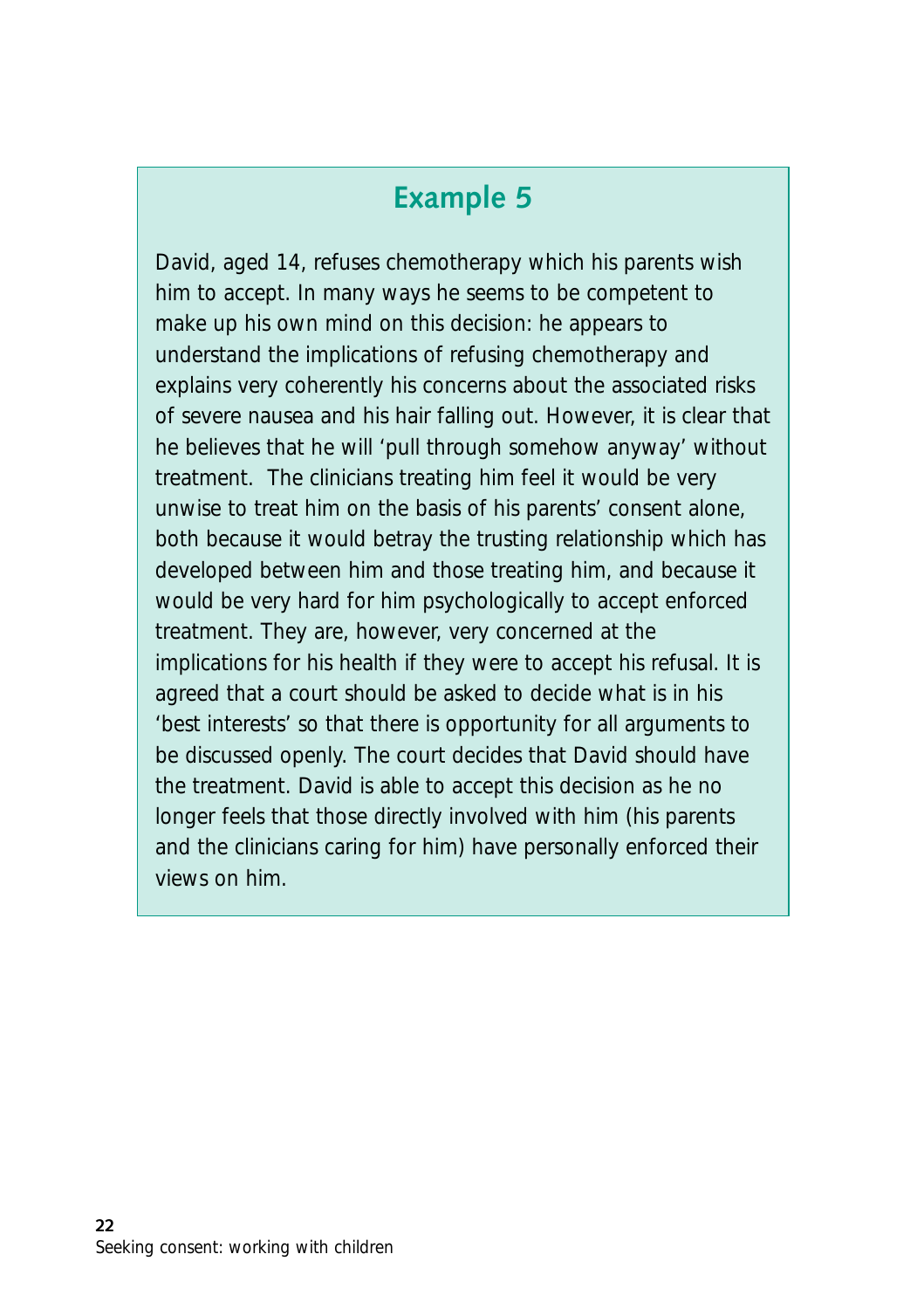# **Consent to treatment for mental disorder**

The same principles which are used when seeking consent for the treatment of children's physical disorders apply when children are suffering from a mental disorder. However, in addition to the legal and good practice principles outlined earlier in this guidance, additional legal provisions for the treatment of mental disorder exist in the form of the *Mental Health Act 1983*.

Wherever possible, a child should receive treatment for their mental disorder on a consensual basis: either with the child's own consent (where the child is competent to give it) or with consent from a person with parental responsibility and the co-operation of the child (where the child lacks capacity in relation to the decision in question). This is most likely to be achieved where you have been able to develop a trusting relationship with the child, and where the child knows that their views are being taken into account, even if you are not always able to agree with them.

Where consensus cannot be reached, and you have no doubt that the proposed treatment is in the child's best interests, careful thought must be given as to the most appropriate legal framework to use. While treatment may lawfully be provided with the consent of a person with parental responsibility until the child reaches the age of 18, the implications of ignoring a child's refusal on the authority of their parents must be considered. The alternative legal frameworks each have their own advantages and disadvantages: the *Children Act 1989* allows for court involvement in individual treatment decisions and tends to be perceived as less stigmatising than the *Mental Health Act 1983* but does not specifically address mental disorder; the *Mental Health Act 1983* has in the past been perceived as stigmatising but provides significant safeguards for the child.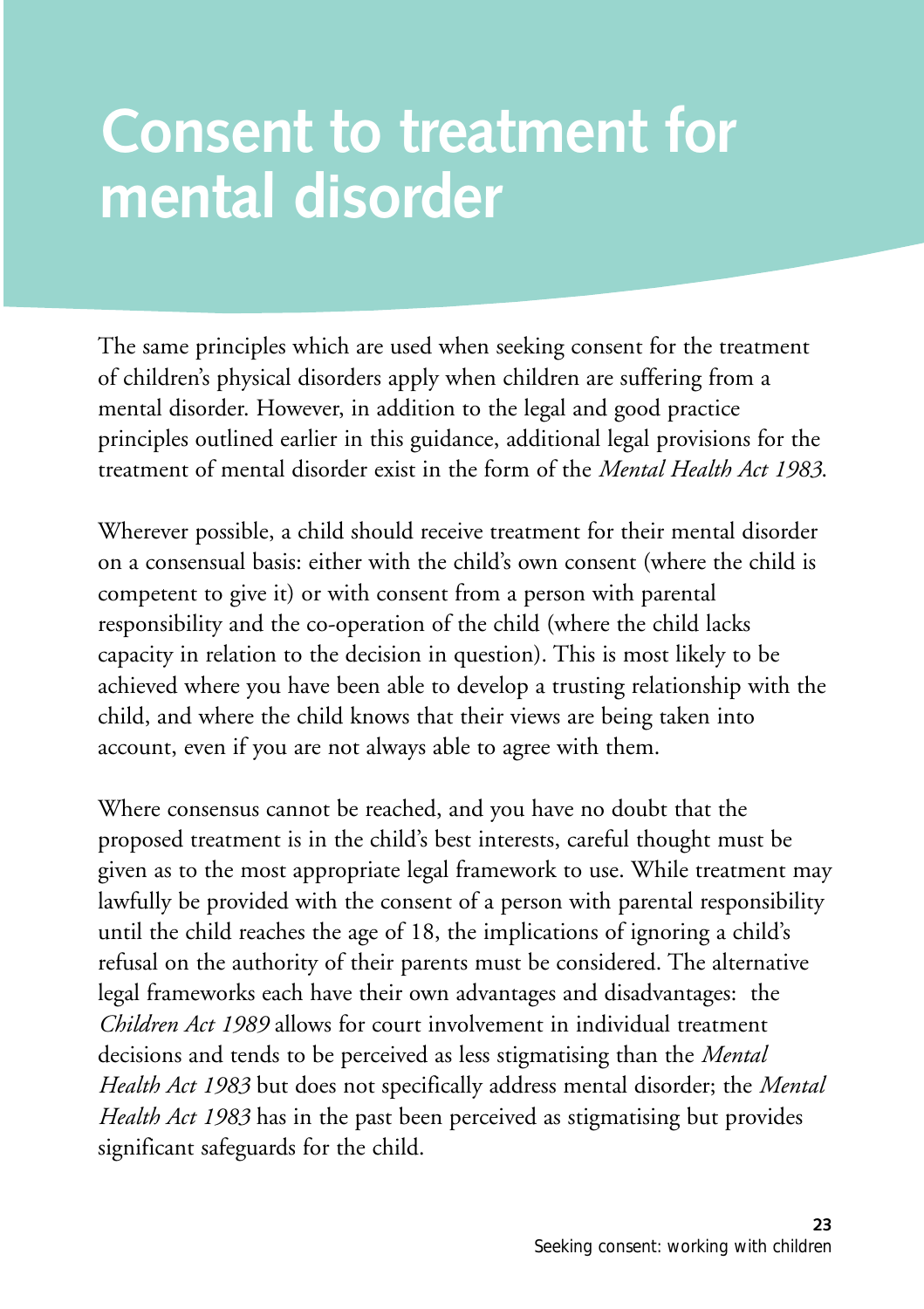As a general principle, care and treatment should be provided in the least restrictive setting which is possible in the circumstances and should involve the least possible disruption in the child's ordinary home and school life.

This guidance can only touch briefly on the particular issues raised by consent to treatment for mental disorders. Further guidance, such as that provided by the Department of Health and Welsh Office's *Code of Practice: Mental Health Act 1983* (1999) and the BMA's *Consent, rights and choices in health care for children and young people* (2001), should be consulted as necessary.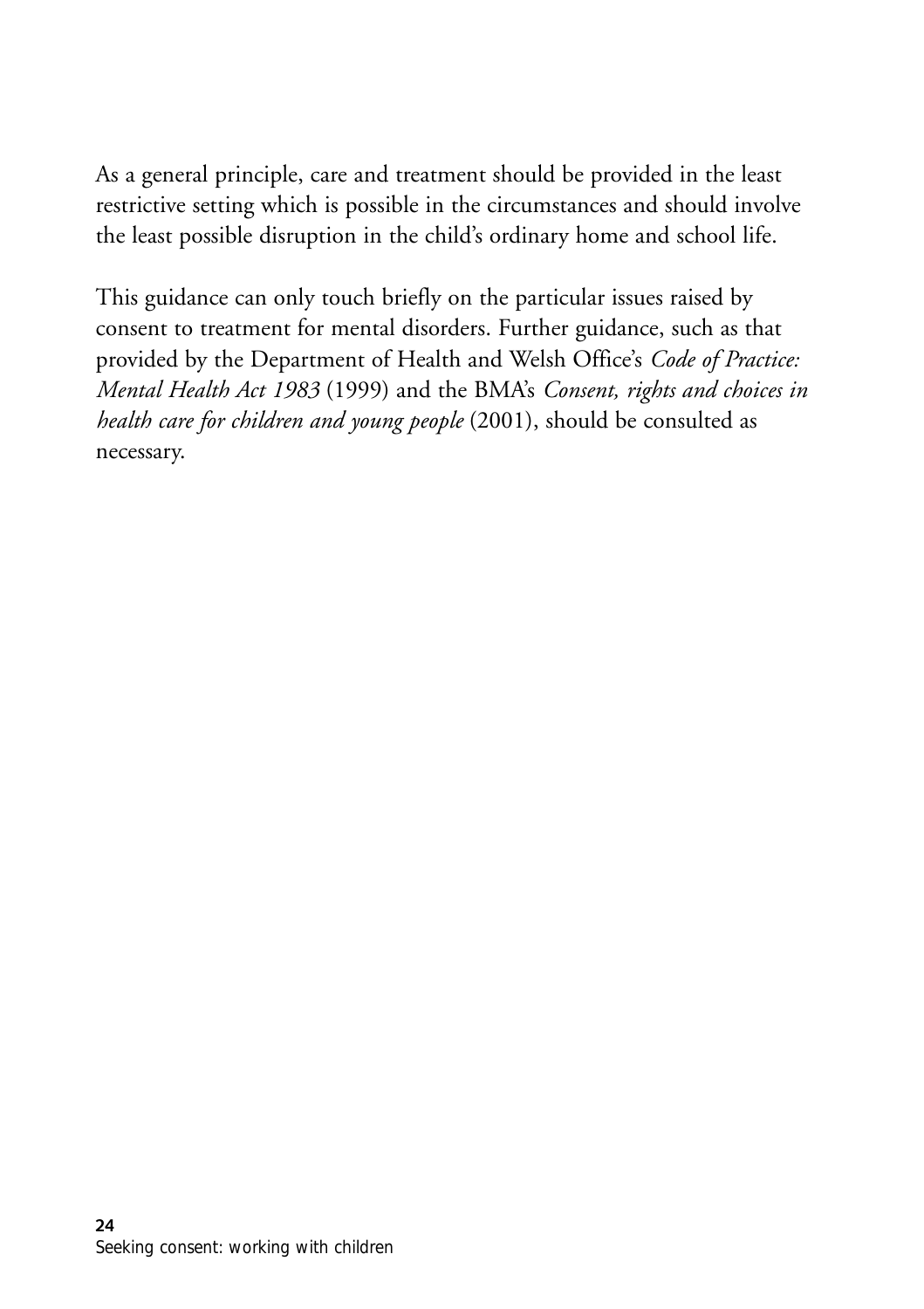# **Research**

The lawfulness of research on children who lack capacity has never explicitly been considered by the English courts. However, parents may often be invited to consent to their child being involved in "therapeutic research", on the basis that a new treatment may be as effective, or more effective, than the standard treatment. Parents **must** be given sufficient information to ensure that they understand what is involved in the proposed research. In particular, information must be clearly provided covering the following points:

- there is no pressure to take part, and they can withdraw consent at any time, without the rest of the child's care being affected;
- if the research is a clinical trial, the nature of the trial, and the information available so far on the therapy's effectiveness and sideeffects;
- if the research is a randomised controlled trial, the fact that their child will be randomly assigned to the standard treatment, the new treatment or (if applicable) the placebo.

The possibility of "non-therapeutic" research may also arise, where the child will not directly benefit from the proposed intervention. An example would be taking extra blood samples from a child, in order to carry out research related to the condition from which he or she is suffering. Nursing research, involving activities such as interviews with children or asking them to draw pictures, might also come under the category of 'non-therapeutic research'. The courts have held that people with parental responsibility can consent to a non-therapeutic intervention on a child as long as that intervention is *not against* the interests of the child and imposes only a minimal burden. (This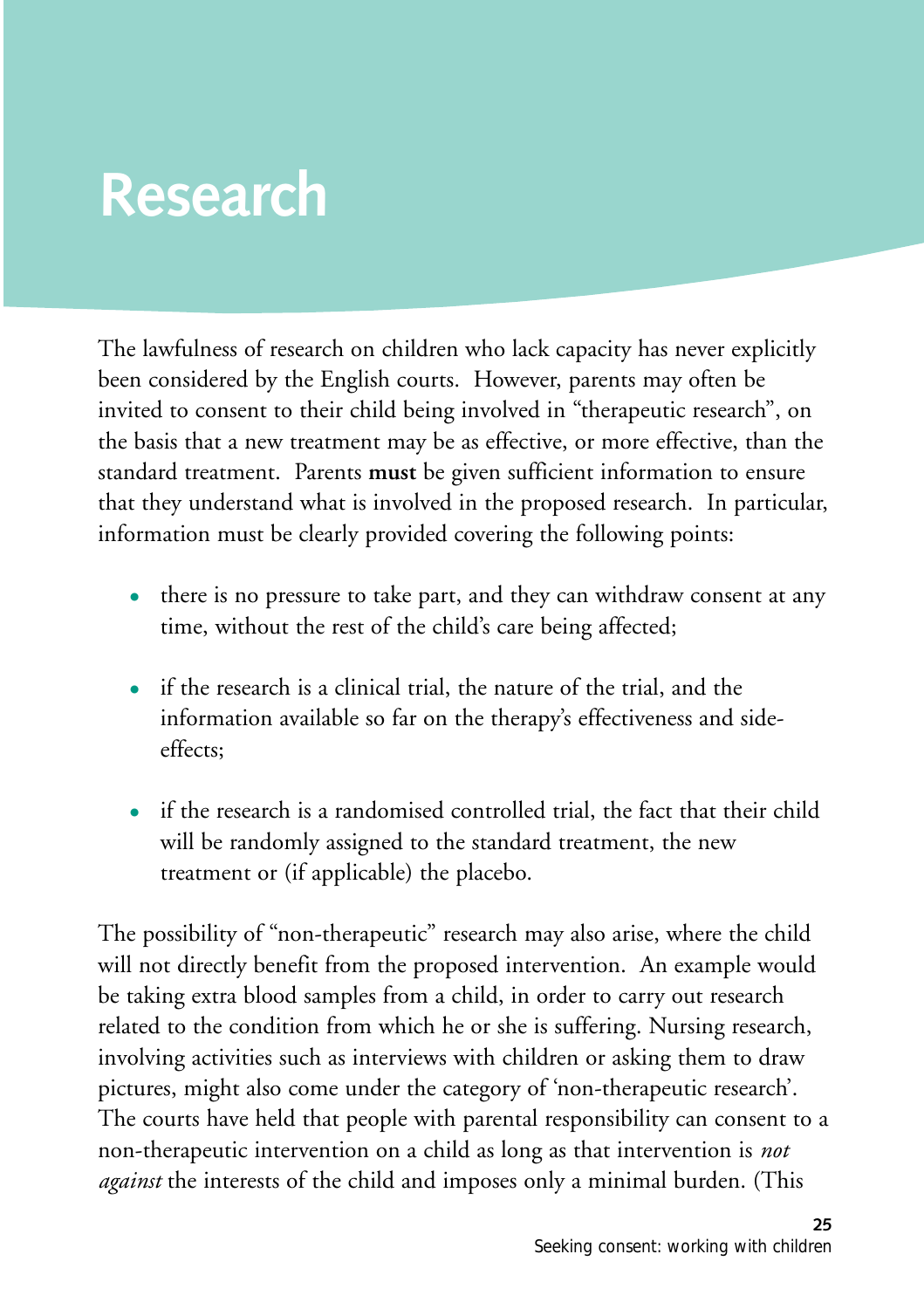contrasts with interventions that would impose more than 'minimal burden' on a child, such as bone marrow donation as described on page 20, where to be lawful the intervention must be in the child's best interests.) You should assess "minimum burden" individually for each child, bearing in mind that children's reactions to injections, for example, vary considerably.

Appropriately designed information should similarly be available for the children involved in research, and they should be encouraged to be as involved as they are able in any decisions. In particular, children can be encouraged from an early age to sign the research consent form, to show that they agree with what is being proposed. Where parents have consented to non-therapeutic research, but the child (however young) does not agree, the research should not go ahead. It is always good practice to offer feedback on the results of research to children and parents, to show that you value their consent to participate.

Tissue removed from patients during an operation may also potentially be useful for research. The Government has promised a review of the law on the use of such tissue, and further guidance will be issued as soon as possible.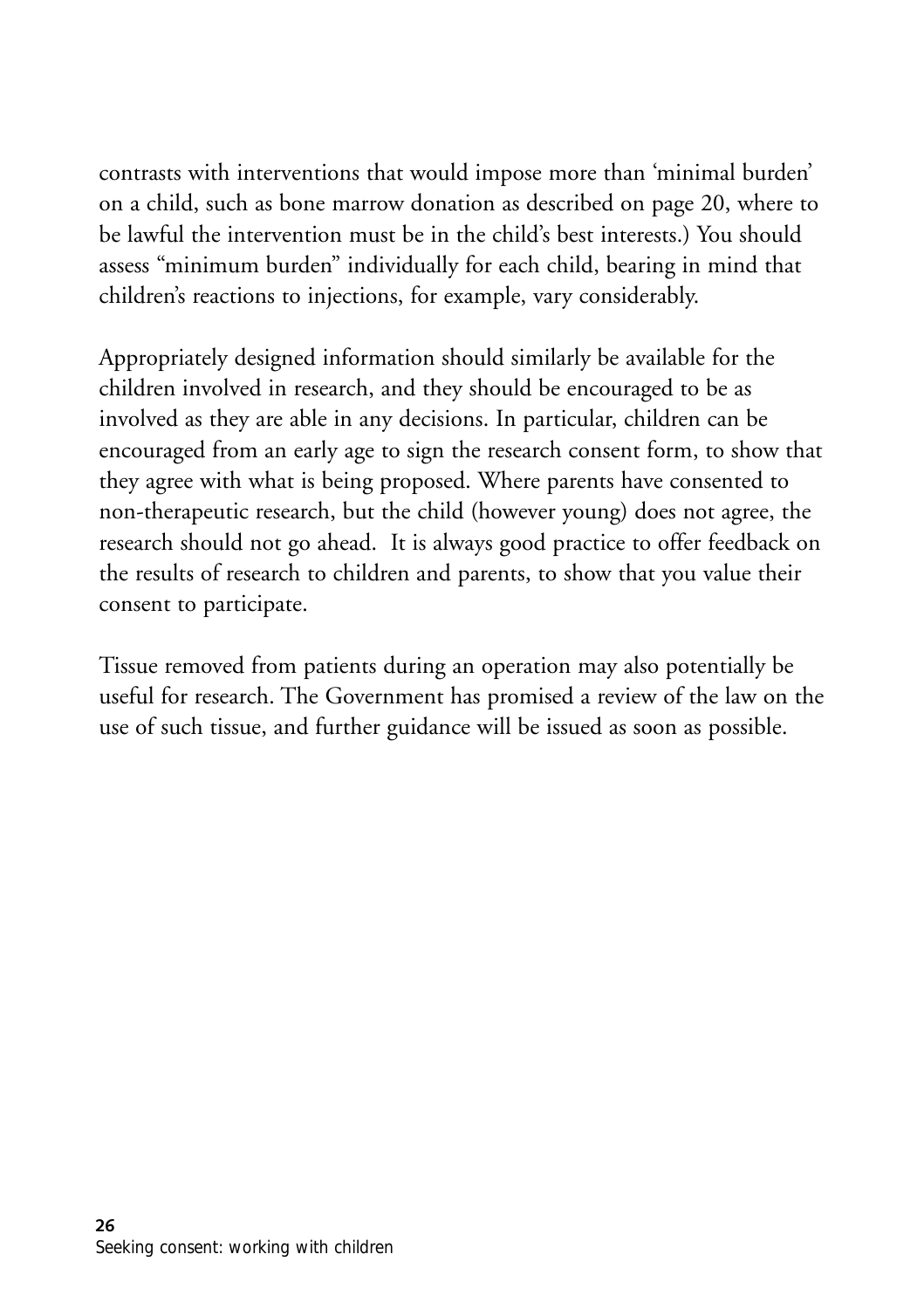# **Further sources of guidance and information**

Details of the law on which this guidance is based are given in the Department of Health's *Reference guide to consent for examination or treatment*, available from PO Box 777, London SE1 6XH and also on the internet at www.doh.gov.uk/consent.

Other useful texts include:

Alderson P and Montgomery J, *Health care choices: making decisions with children* (1996) IPPR: London.

British Medical Association, *Consent, rights and choices in health care for children and young people* (2001) BMJ Books: London. (www.bmjpg.com/consent)

Royal College of General Practitioners and Brook, *Confidentiality and young people: improving teenagers' uptake of sexual and other health advice* (2000) Royal College of General Practitioners and Brook: London.

This booklet has been produced with advice from the Department of Health's "Good practice in consent" Advisory Group. The text of this leaflet and other publications on consent can be found on the internet at www.doh.gov.uk/consent or ordered from the NHS Response Line on 08701 555 455.